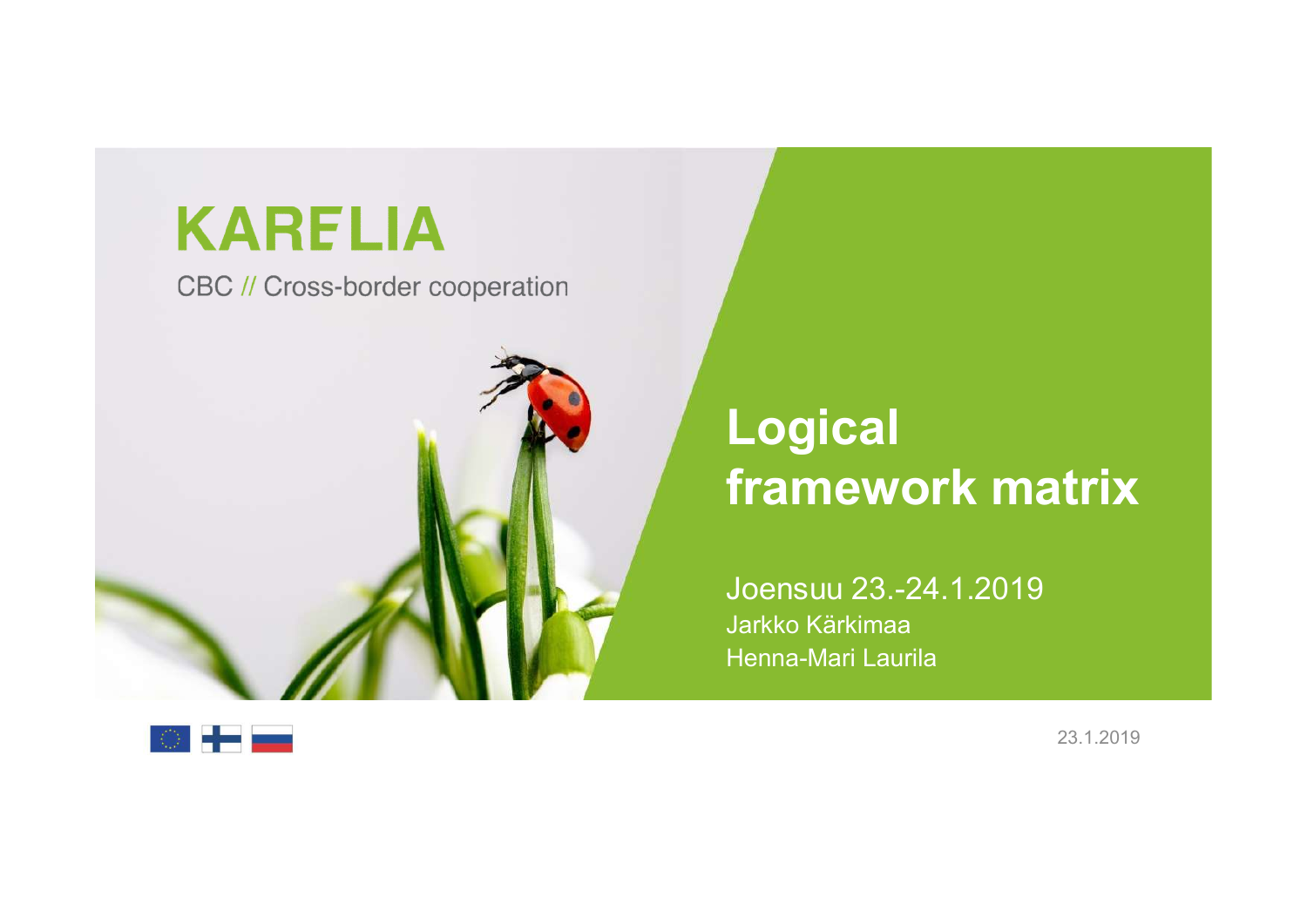

# Developing logical framework matrix

**EXARELIA**<br>BC // Cross-border cooperation<br>Developing logical framework matrix<br>= Defining project structure, testing its internal logic and risks,<br>formulating indicators **Example 12 SC // Cross-border cooperation**<br>Developing logical framework<br>Formulating project structure, testing its internal log<br>formulating indicators<br>Matrix is the product of the analysis! **EDEVELOPT SECTORE COOPERING**<br>
Developing logical framework mass<br>
FORT Developing logical framework mass<br>
Formulating indicators<br>
Matrix is the product of the analysis!

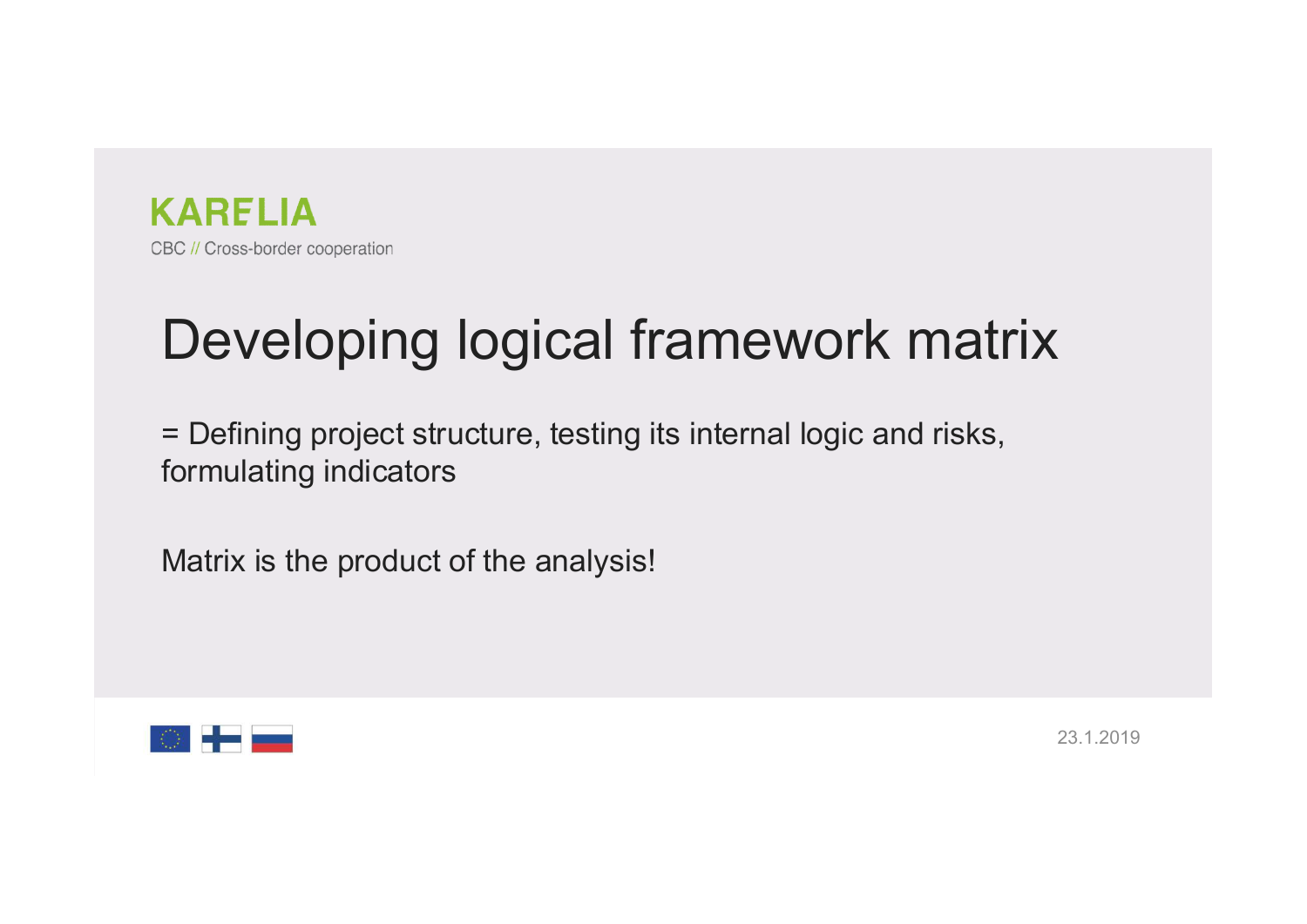## **KARELIA**

| <b>KARELIA</b><br>CBC // Cross-border cooperation |                     |                   |                   |                    |
|---------------------------------------------------|---------------------|-------------------|-------------------|--------------------|
|                                                   |                     |                   |                   |                    |
|                                                   |                     |                   |                   |                    |
|                                                   | <b>Intervention</b> | <b>Indicators</b> | <b>Sources of</b> | <b>Assumptions</b> |
|                                                   | logic               |                   | <b>Verication</b> |                    |
| Overall<br>objective                              |                     |                   |                   |                    |
| Specific<br>objective                             |                     |                   |                   |                    |
| Outputs                                           |                     |                   |                   |                    |

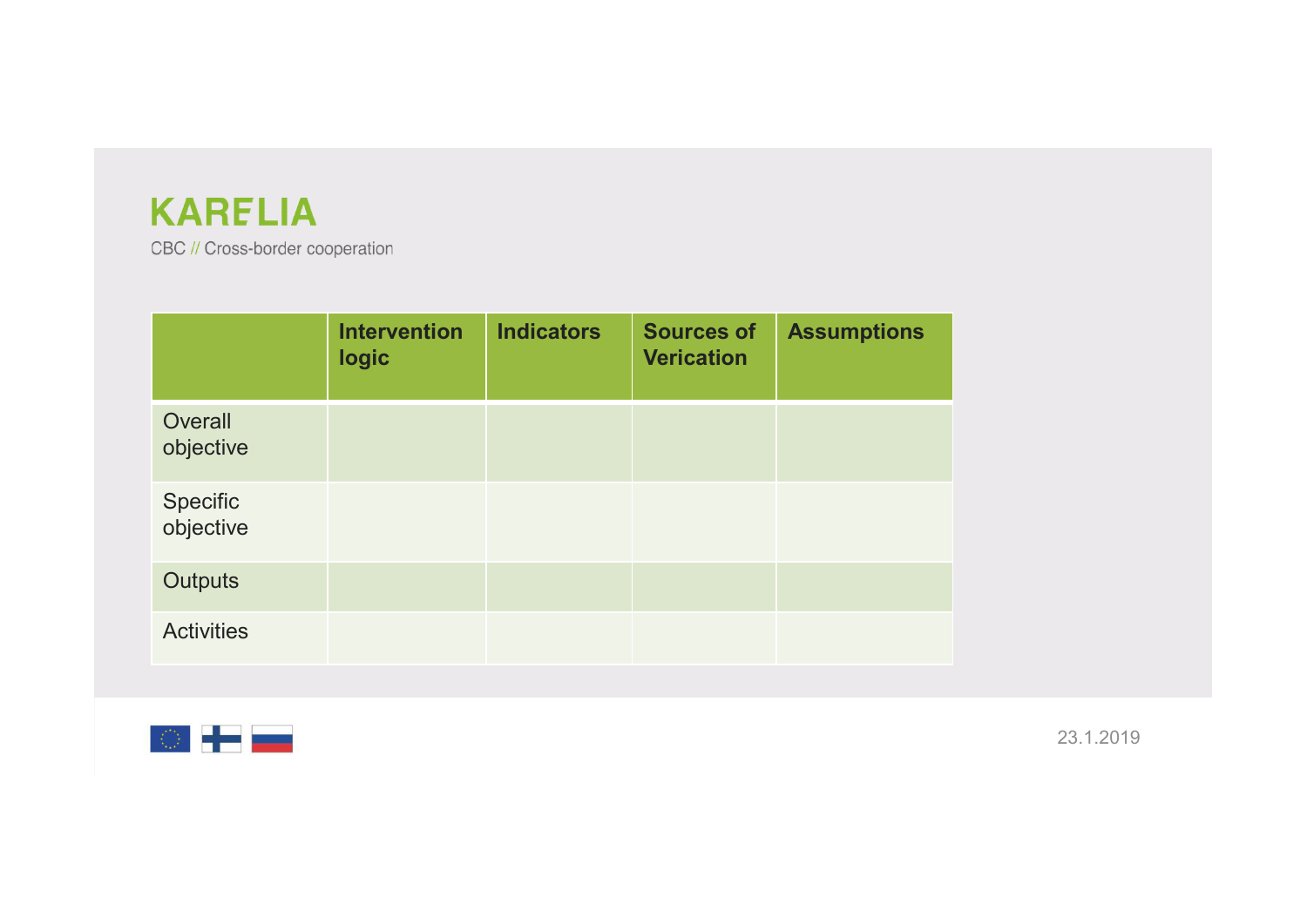

| <b><i>SARELIA</i></b><br>BC // Cross-border cooperation | <b>Intervention</b> | <b>Indicators</b> | <b>Sources of</b> | Developing logical framework matrix<br><b>Assumptions</b> |  |
|---------------------------------------------------------|---------------------|-------------------|-------------------|-----------------------------------------------------------|--|
|                                                         | <b>logic</b>        |                   | <b>Verication</b> |                                                           |  |
| Overall<br>objective                                    | 1                   |                   |                   |                                                           |  |
|                                                         |                     | 8                 | 9                 | $\overline{7}$                                            |  |
| Specific<br>objective                                   | $\overline{2}$      |                   |                   |                                                           |  |
| <b>Outputs</b>                                          | $\overline{3}$      | 10                | 11                | 6                                                         |  |

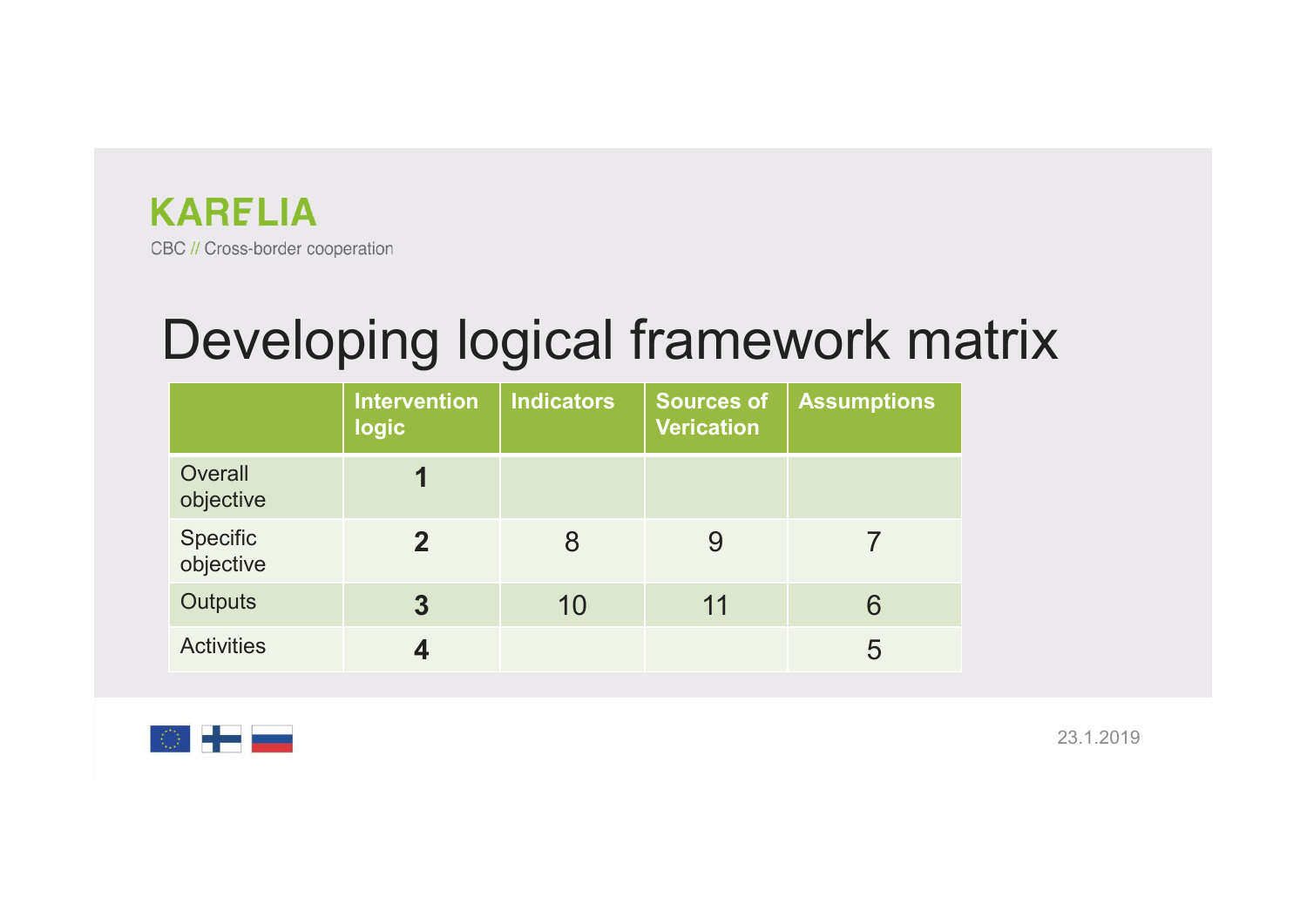

## Intervention logic

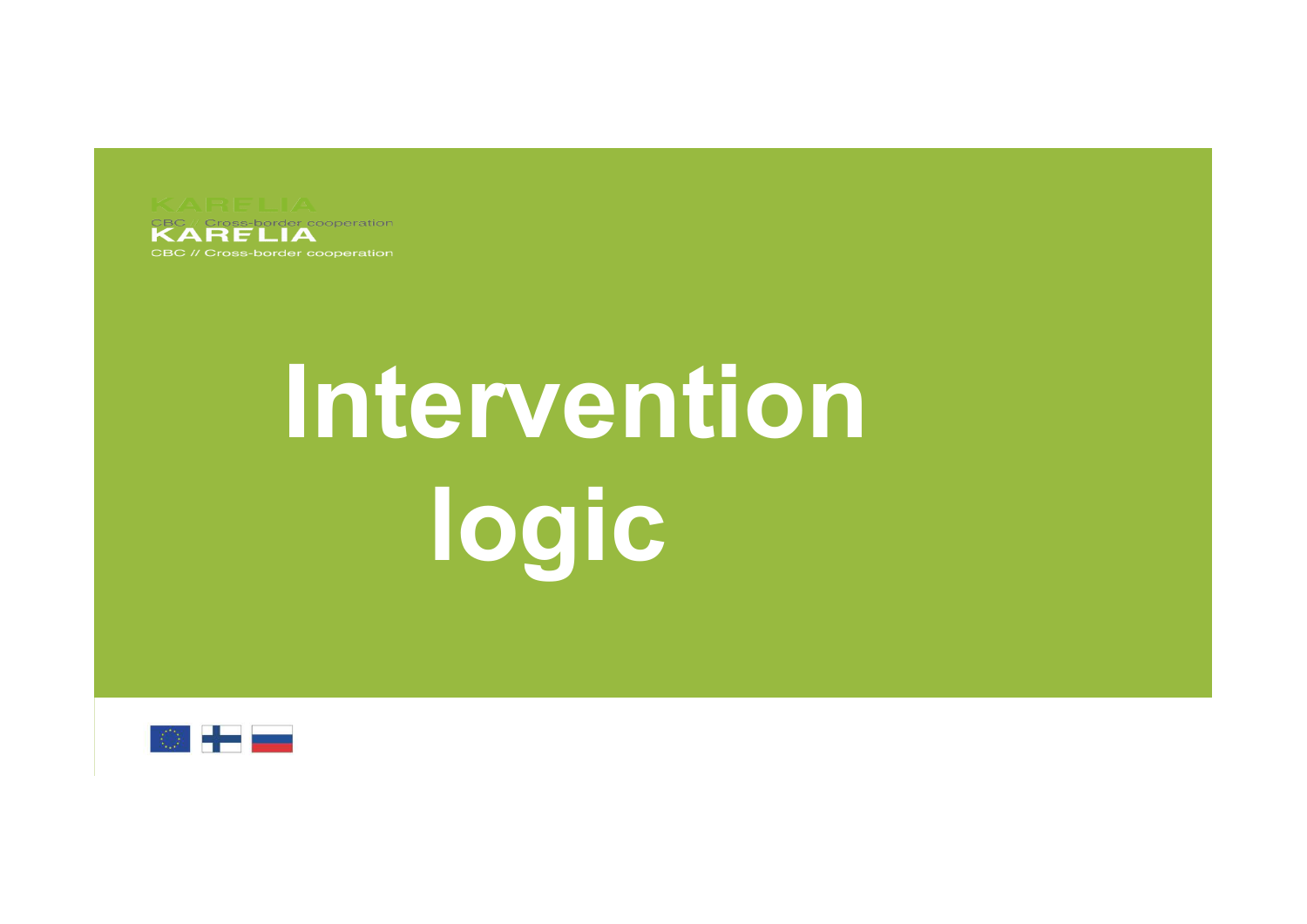

## Intervention logic

**CARELIA**<br>BC // Cross-border cooperation<br>**Intervention logic**<br>Overall objective, specific objective, outputs and activities should<br>clearly be linked to each other. **Example 2014**<br>BC // Cross-border cooperation<br>**Intervention logic**<br>Overall objective, specific objective, outputs and activities shot<br>clearly be linked to each other.

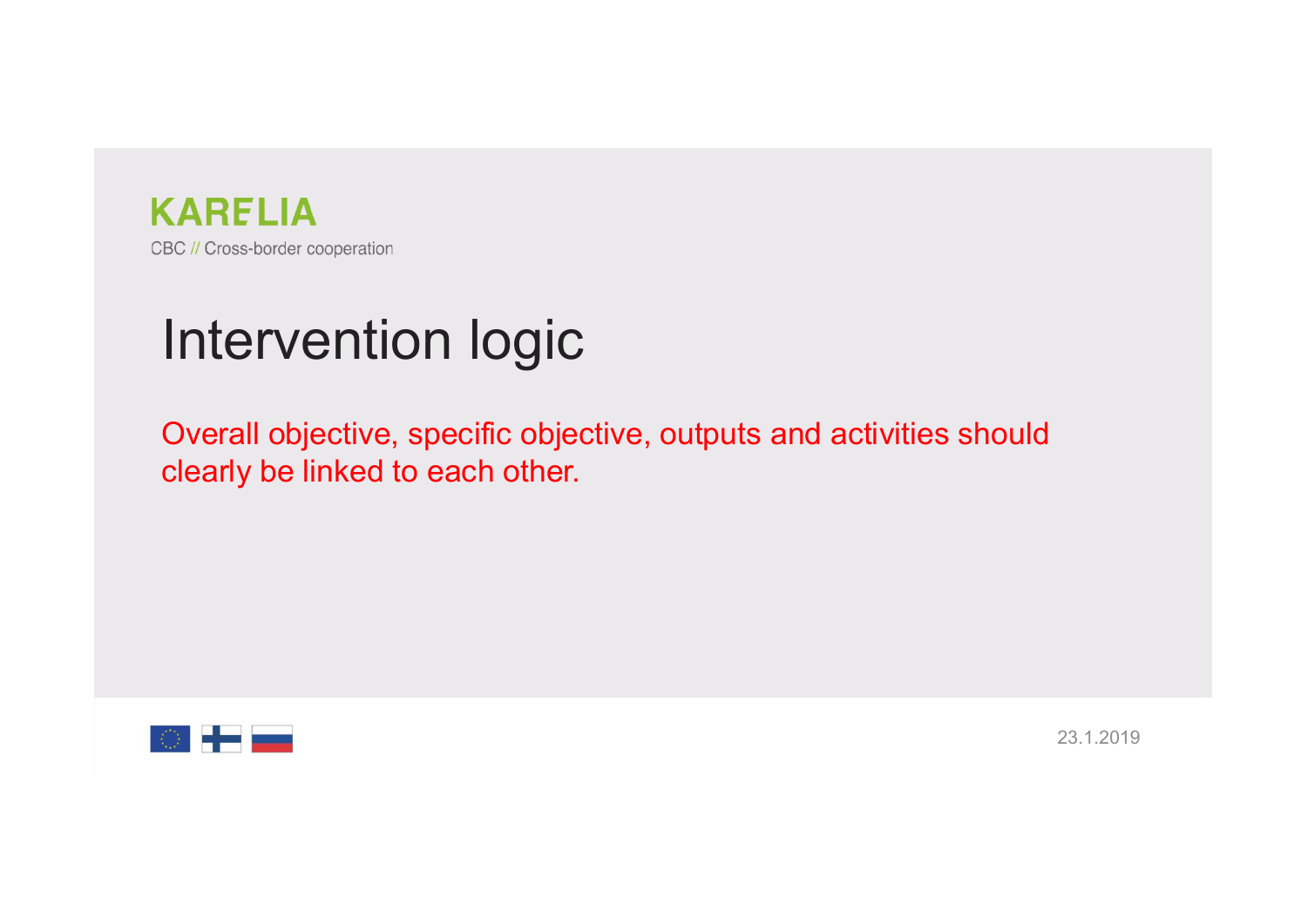

- Ender Conservation<br>Problem analysis<br>• Problem is not included in the matrix but the analysis **Example 18**<br>• Problem analysis<br>• Problem is not included in the matrix but the analysis needs to be<br>• Problem analysis provides basis for the objective of the project<br>• Problem analysis provides basis for the objective of
- RELIA<br>Cross-border cooperation<br>Problem is not included in the matrix but the analysis needs to be<br>made before the intervention logic can be defined.<br>Problem analysis provides basis for the objective of the project<br>and just Froblem analysis<br>• Problem is not included in the matrix but the analysis needs to be<br>• Mohem is not included in the matrix but the analysis needs to be<br>• Problem analysis provides basis for the objective of the project<br>• RELIA<br>
Cross-border cooperation<br> **roblem** is not included in the matrix but the analysis needs to<br>
made before the intervention logic can be defined.<br> **Problem analysis provides basis for the objective of the profand justi**

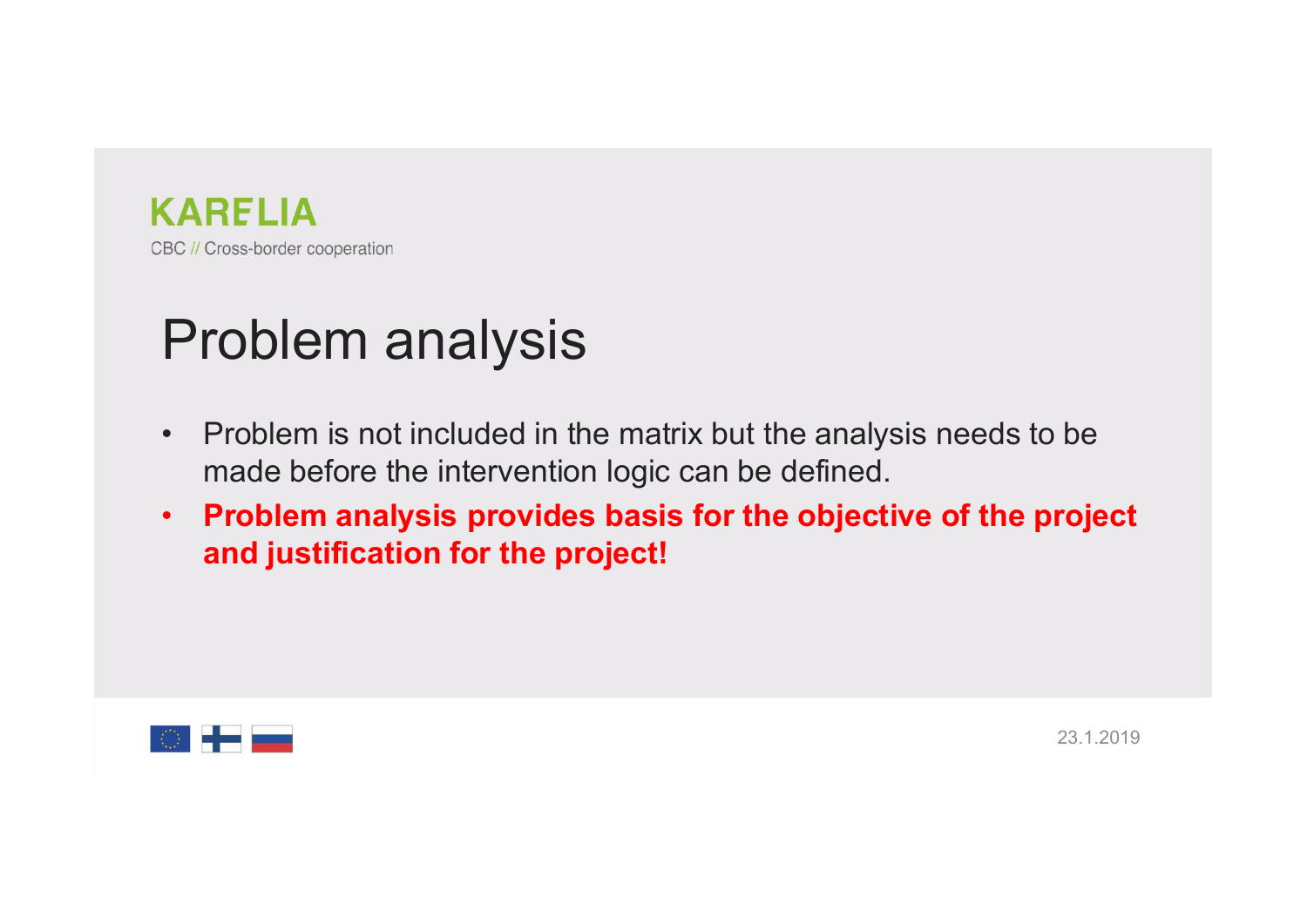

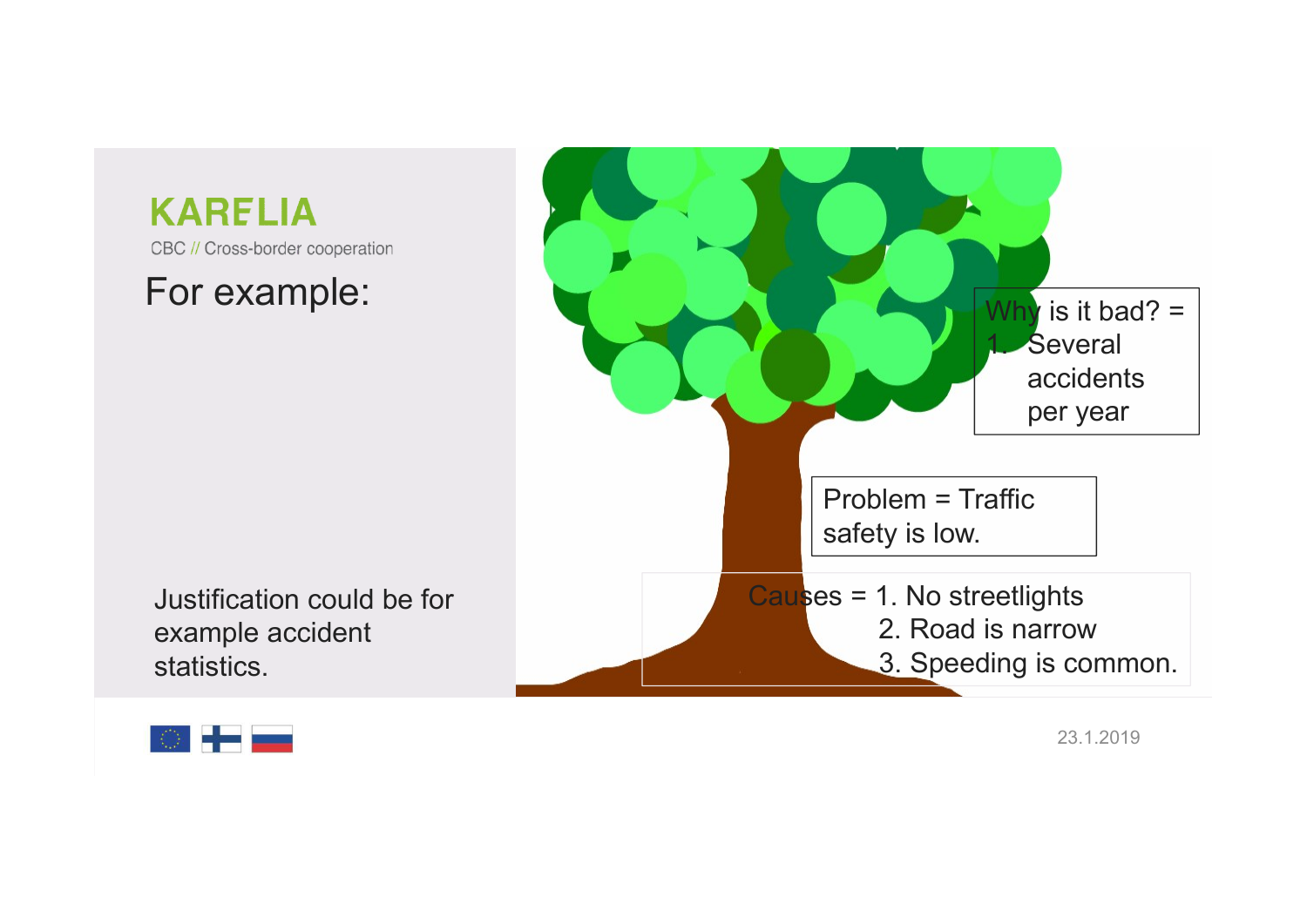

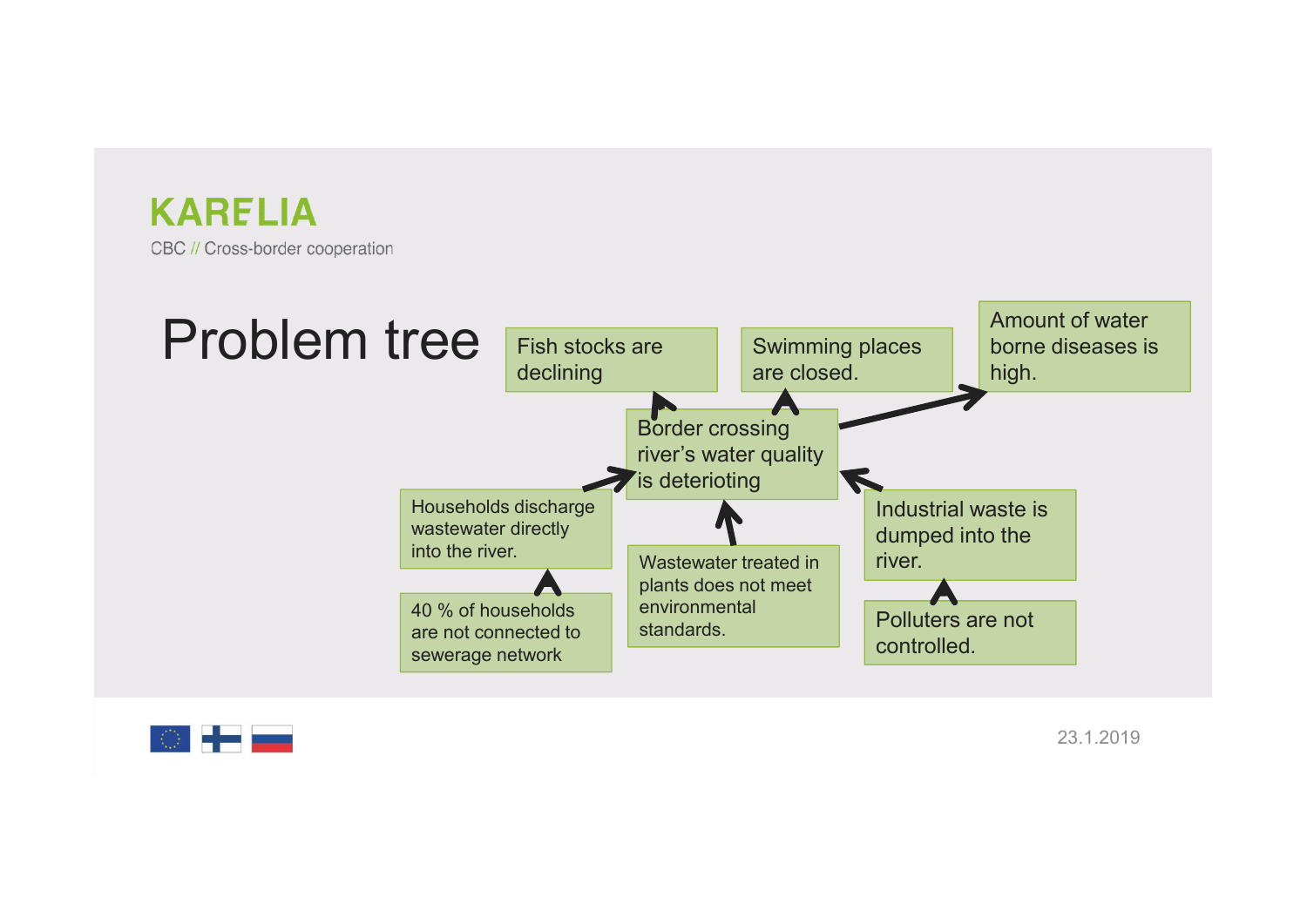

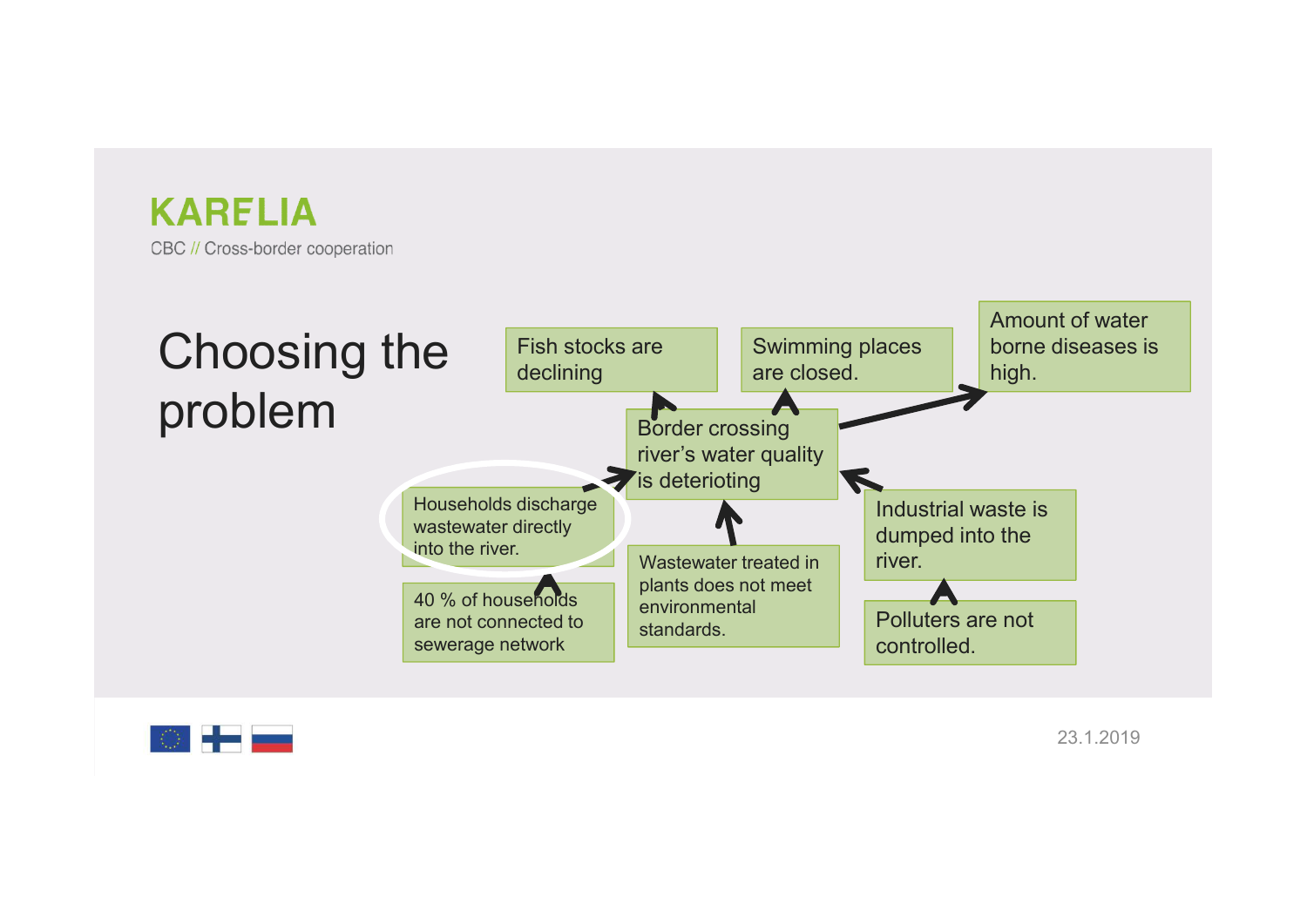

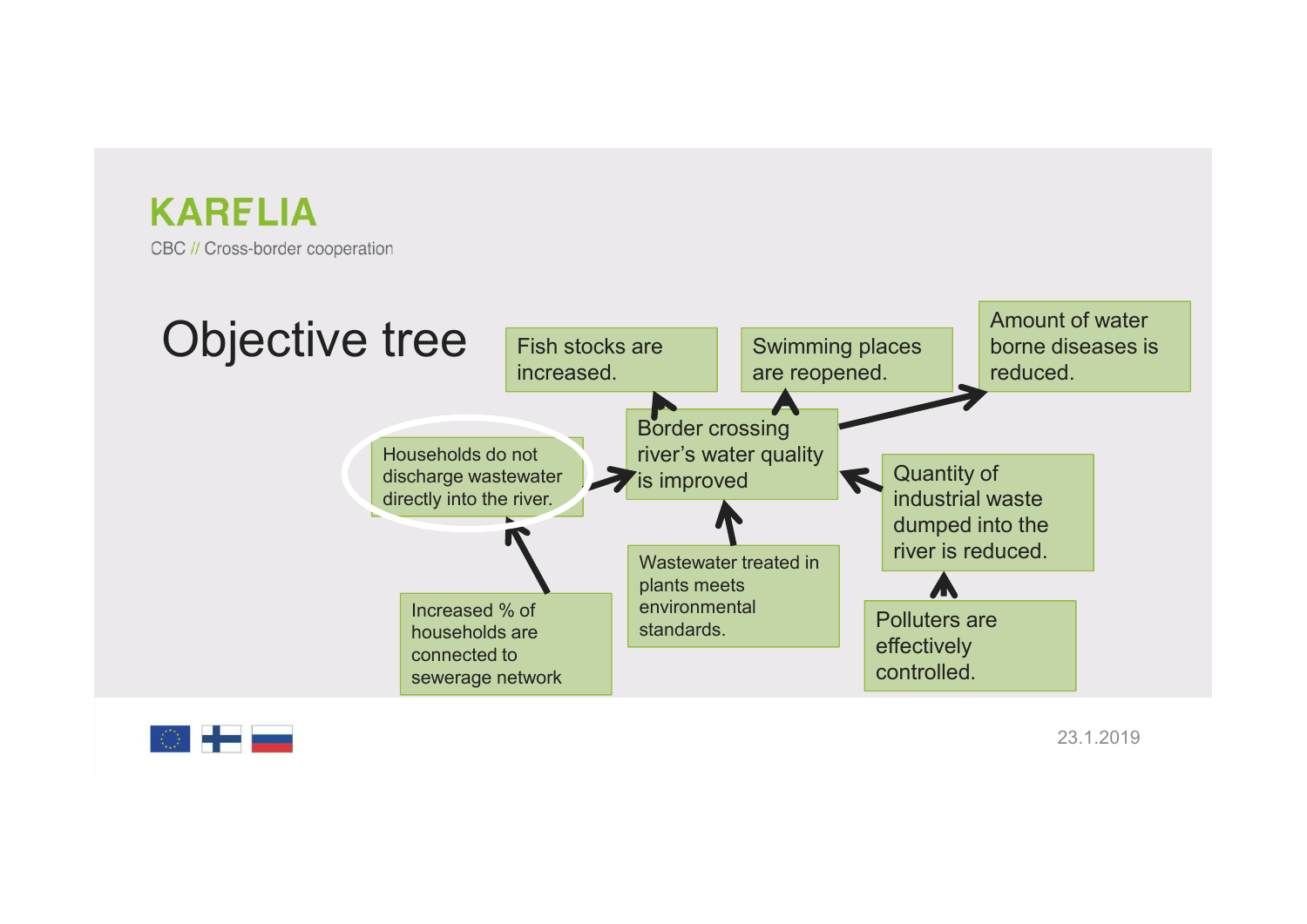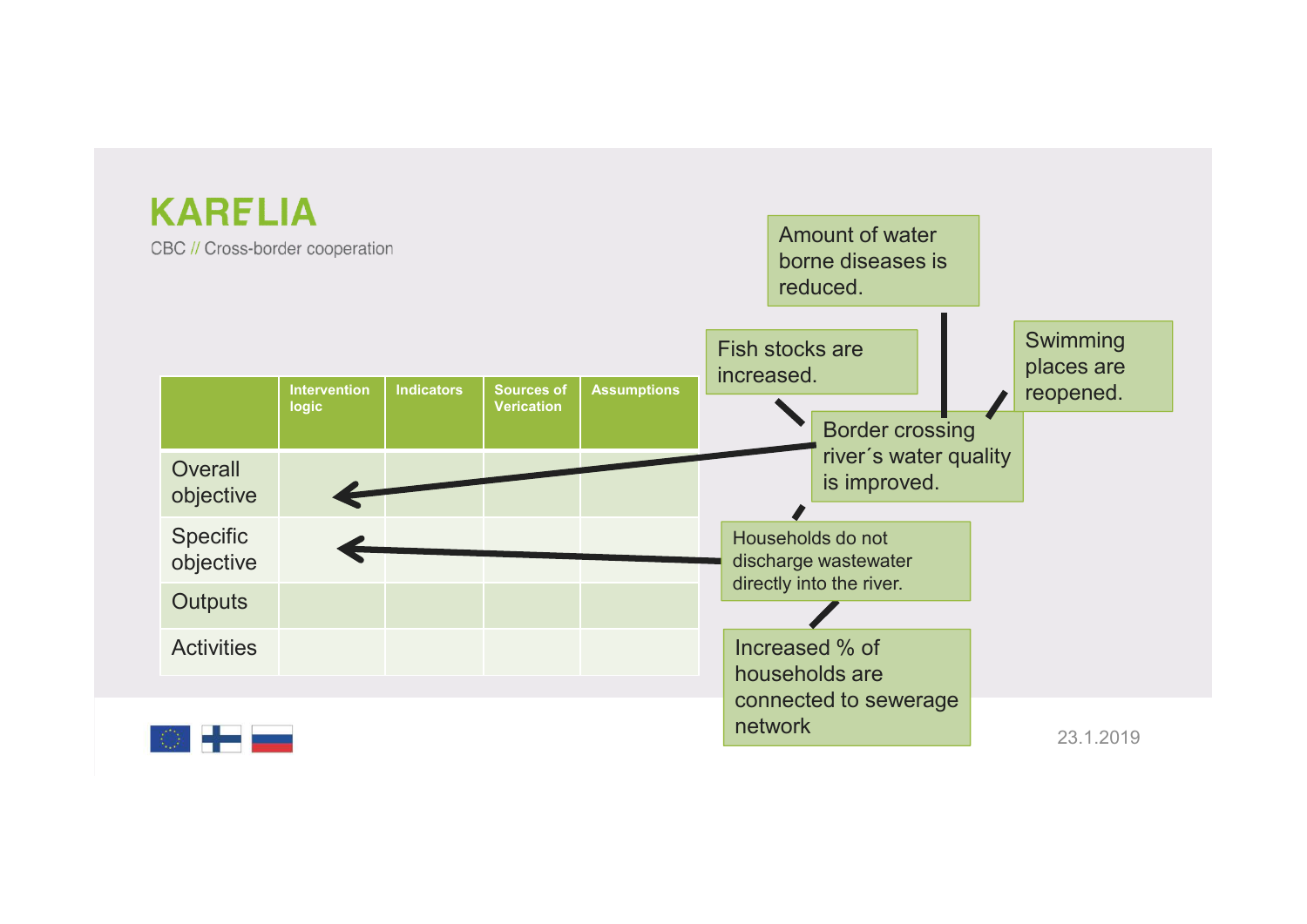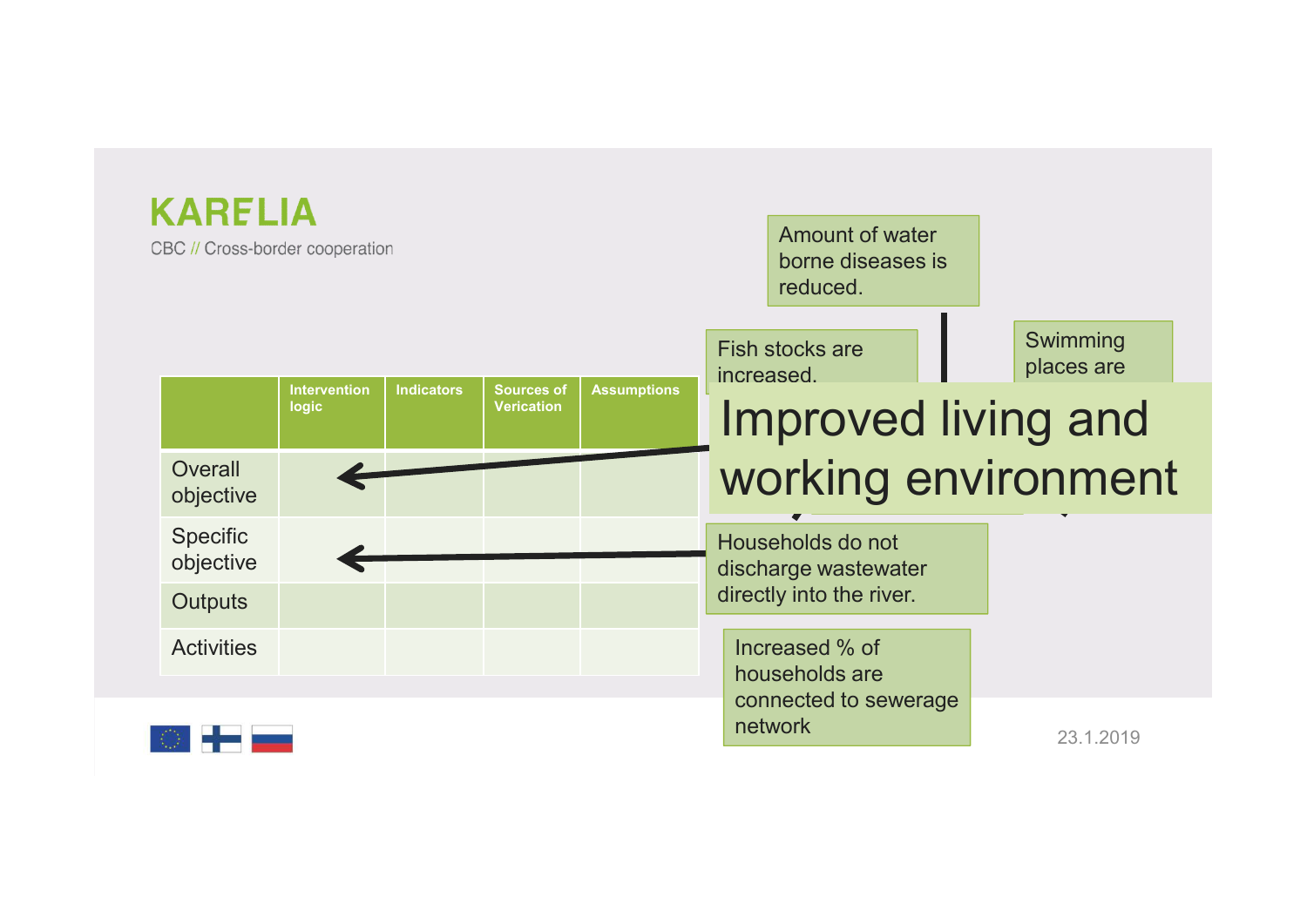

# **KARELIA**<br>Be // Cross-border cooperation<br>**Defining outputs and activities**<br>Outputs are the direct results of <u>th</u>e activities. Jointly they are sufficient and

**CARELIA**<br>BC/I/Cross-border cooperation<br>**Defining outputs and activities.**<br>Outputs are the direct results of the activities. Jointly they are sufficient and<br>necessary for reaching the specific objective. ERTELIA<br>Defining outputs and activities<br>Outputs are the direct results of the activities. Jointly they are sufficient and<br>necessary for reaching the specific objective.<br>Activities are the tasks that need to be done in orde EQ *N Cross-border cooperation*<br> **Defining outputs and activities**<br>
Outputs are the direct results of the activities. Jointly they are sufficient and<br>
necessary for reaching the specific objective.<br>
Activities are the task Defining outputs and activities<br>
Outputs are the direct results of the activities. Jointly they are sufficient and<br>
necessary for reaching the specific objective.<br>
Activities are the tasks that need to be done in order for

achieved.

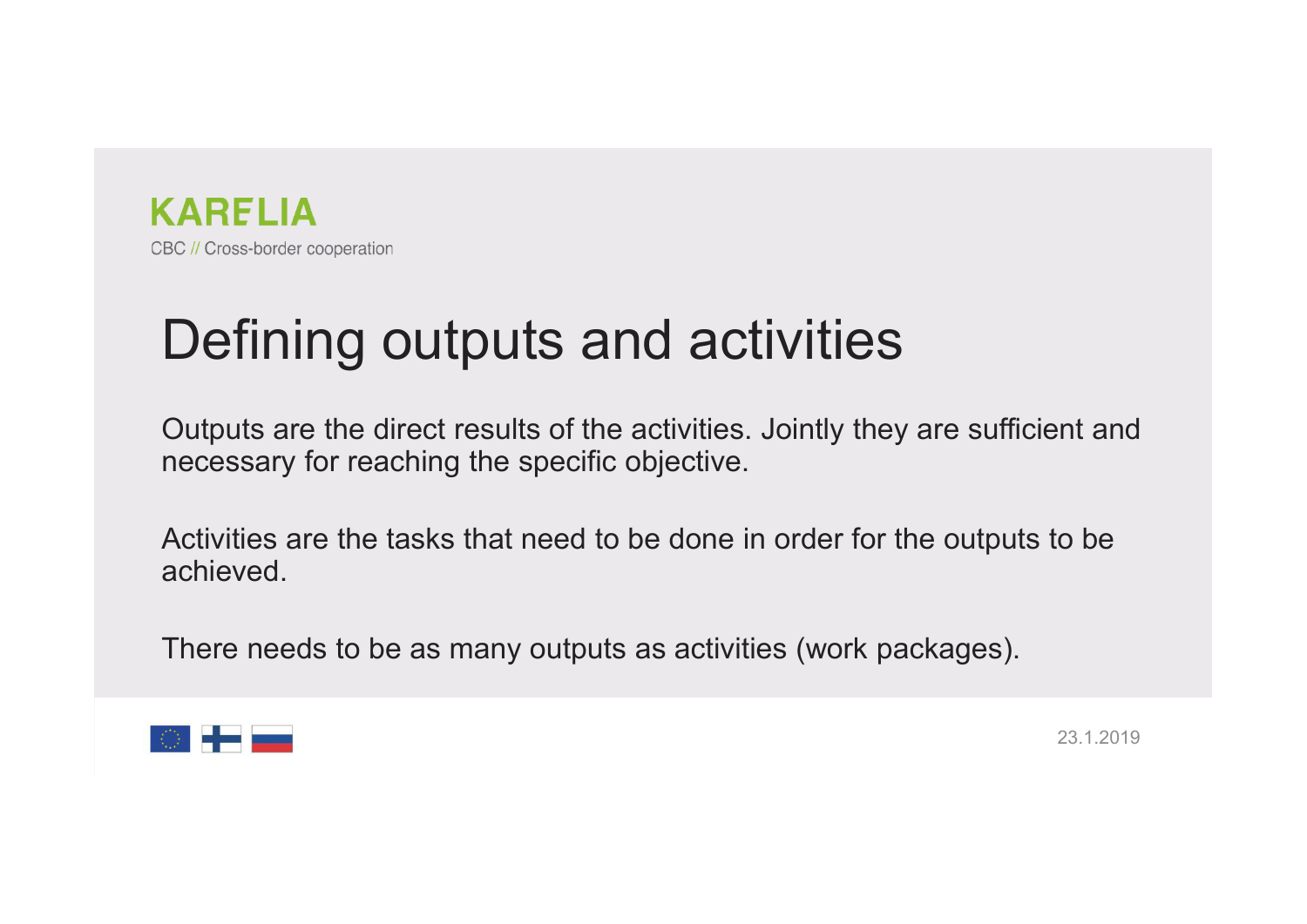| <b>KARELIA</b><br>CBC // Cross-border cooperation |                                                                                                 |
|---------------------------------------------------|-------------------------------------------------------------------------------------------------|
|                                                   | <b>Intervention logic</b>                                                                       |
| Overall objective                                 | Improved living and working environment                                                         |
| Specific objective                                | Households do not discharge wastewater directly into<br>the river.                              |
| <b>Outputs</b>                                    | 1. Technology chosen and tendered.<br>2. Developed infrastructure is taken into use.<br>3. Etc. |
| <b>Activities</b>                                 | WP1: Choosing technology<br>WP2: Development of infrastructure<br>WP3: etc.                     |
|                                                   |                                                                                                 |

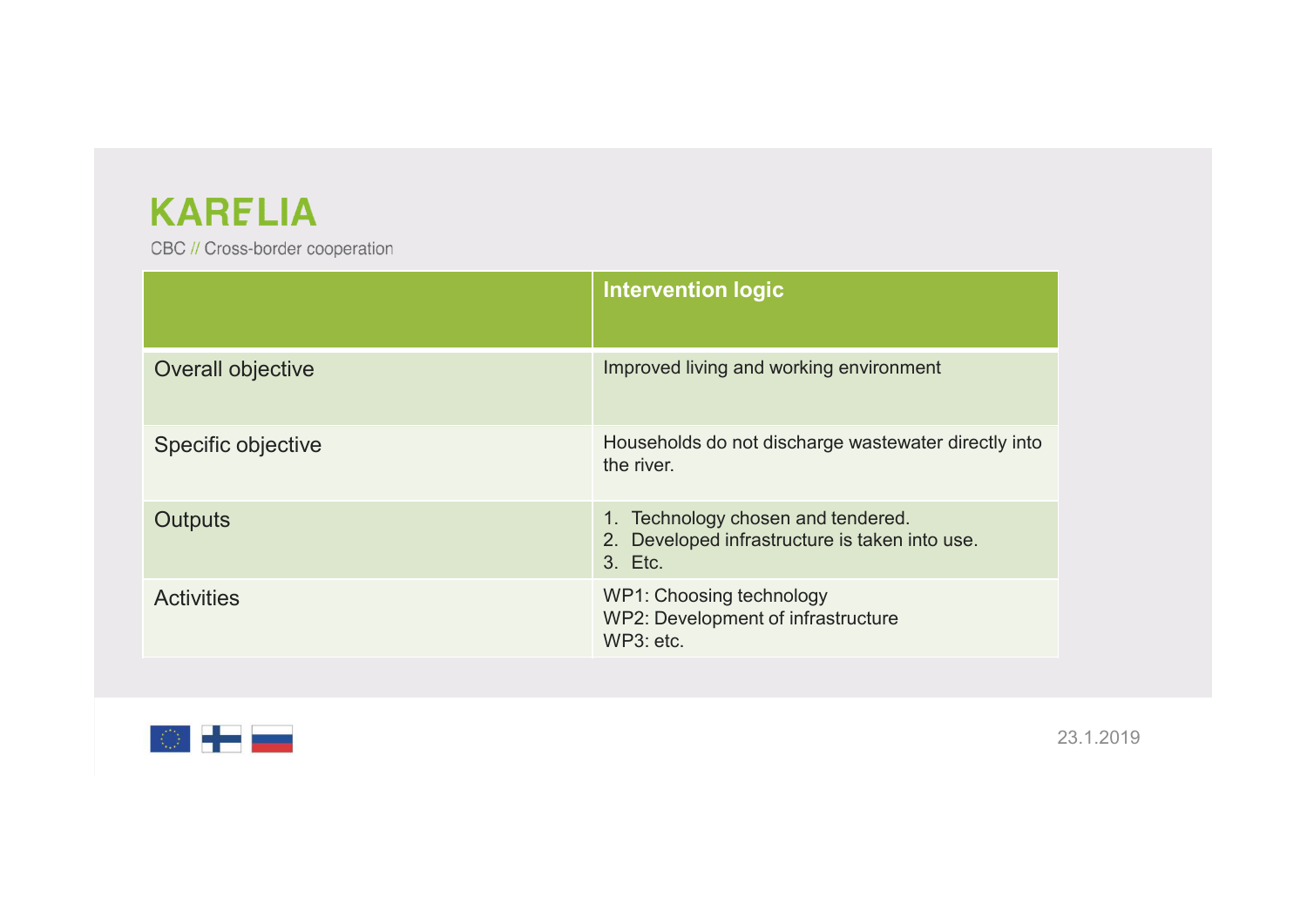

## **Checks**

**CARELIA**<br>BC// Cross-border cooperation<br>Check the intervention logic with if-then causality:<br>IF the activities are undertaken THEN outputs can be produced;

**IF the activities are undertaken THEN outputs can be produced;**<br>IF the activities are undertaken THEN outputs can be produced;<br>IF outputs are produced THEN specific objective will be achieved; and

**CARELIA**<br>
Be//Cross-border cooperation<br>
Check the intervention logic with if-then causality:<br>
IF the activities are undertaken THEN outputs can be produced;<br>
IF outputs are produced THEN specific objective will be achieve IF the activities are undertaken THEN outputs can be produced;<br>IF the activities are undertaken THEN outputs can be produced;<br>IF outputs are produced THEN specific objective will be achieved; and<br>IF specific objective is a IF specific objective is achieved THEN this contributes towards the overall objective.

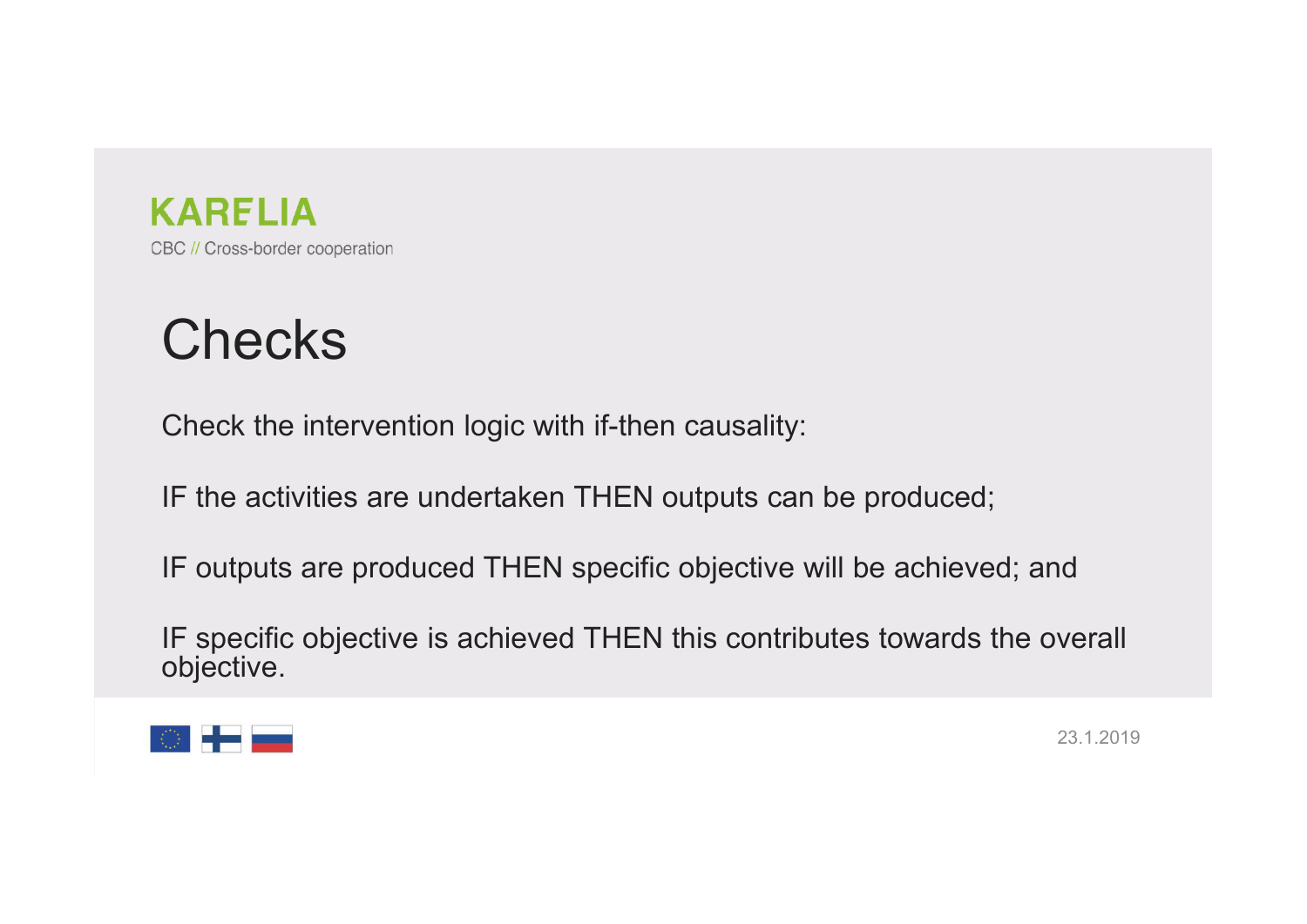

## **Checks**

Also:

**CARELIA**<br>
BC // Cross-border cooperation<br>
Also:<br>IF we wish to contribute to the overall objective, THEN we must achieve the specific<br>
IF we wish to achieve the specific objective, THEN we must deliver the specified output IF we wish to contribute to the overall objective, THEN we must achieve the specific objective **Checks**<br>IB BC // Cross-border cooperation<br>Also:<br>IF we wish to contribute to the overall objective, THEN we must achieve the specific<br>IF we wish to achieve the specific objective, THEN we must deliver the specified outputs BC *II* Cross-border cooperation<br>
IF we wish to contribute to the overall objective, THEN we must achieve the specific<br>
IF we wish to achieve the specific objective, THEN we must deliver the specified outputs<br>
IF we wish t

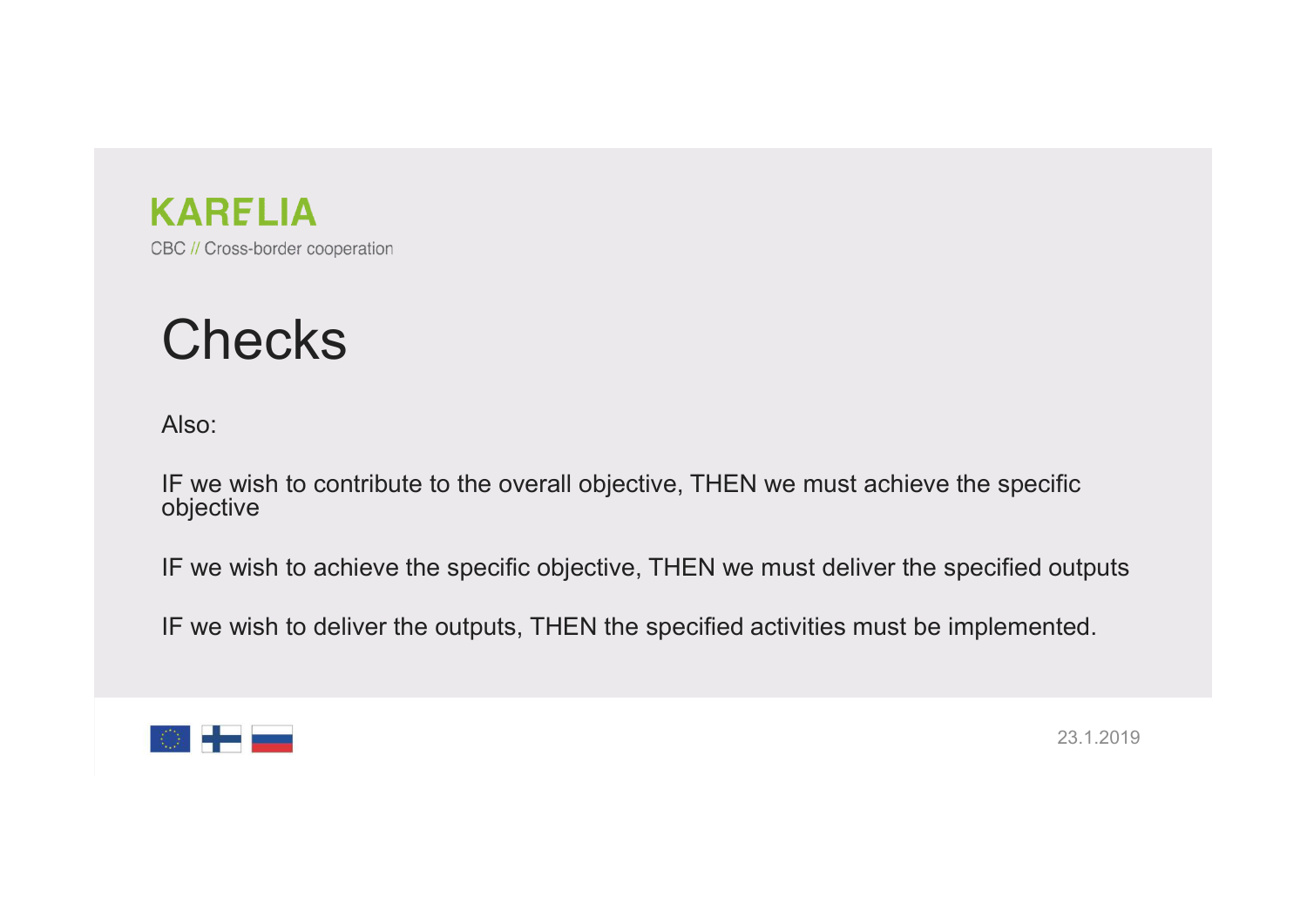

## Assumptions

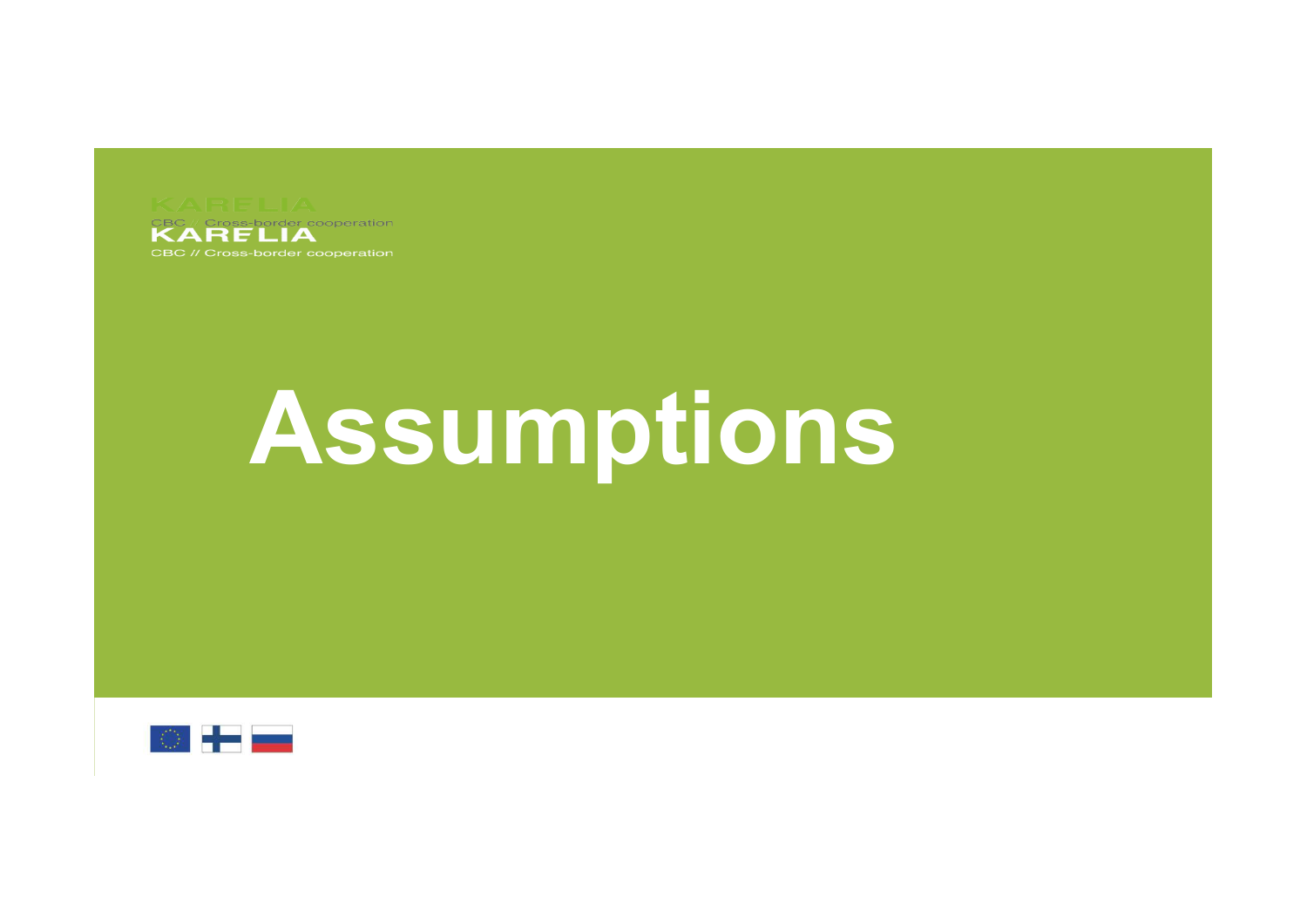

## **Assumptions**

- **External factors that have the potential to influence the success of a**<br>• External factors that have the potential to influence the success of a<br>• Lie outside direct control of project managers. project. FRIM BOW Cross-border cooperation<br>• External factors that have the potential to influence the success of a<br>• Lie outside direct control of project managers.<br>• Positive statements – what needs to happen. FORT CONSECUTE COOPERATION<br>
• External factors that have the potential to influence the success of a<br>
• Lie outside direct control of project managers.<br>
• Positive statements – what needs to happen.
- 
- 

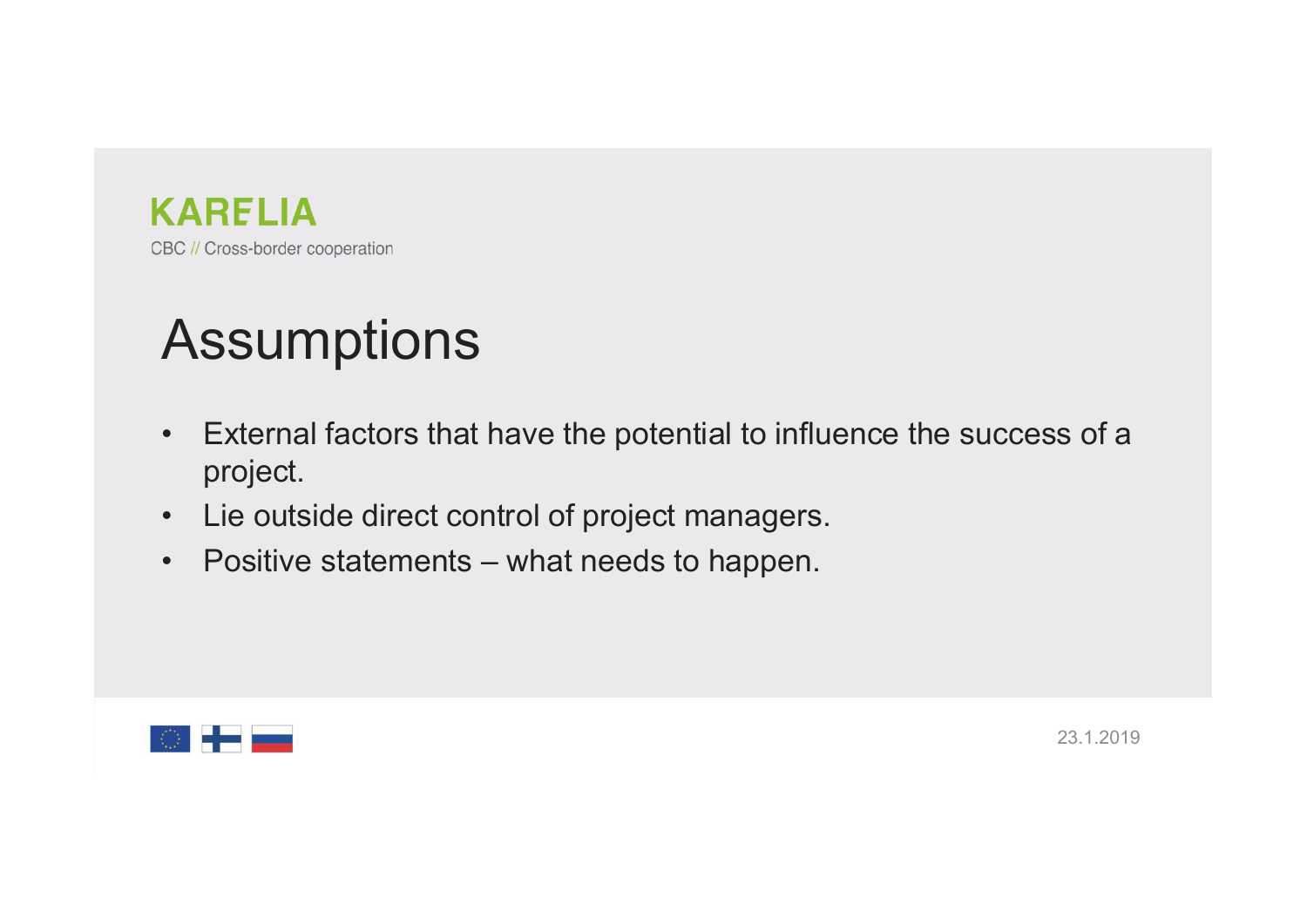| <b>KARELIA</b>                  |                                                                                                        |                   |                                        |                                                    |
|---------------------------------|--------------------------------------------------------------------------------------------------------|-------------------|----------------------------------------|----------------------------------------------------|
| CBC // Cross-border cooperation |                                                                                                        |                   |                                        |                                                    |
|                                 | <b>Intervention logic</b>                                                                              | <b>Indicators</b> | <b>Sources of</b><br><b>Verication</b> | <b>Assumptions</b>                                 |
| Overall objective               | Improved living and working<br>environment                                                             |                   |                                        |                                                    |
| Specific<br>objective           | Border crossing river's water quality<br>is improved                                                   |                   |                                        |                                                    |
| Outputs                         | 1. New methods produced for<br>wastewater treatment<br>2. Controlling system established               |                   |                                        | 1. New methods are<br>taken into use in<br>plants. |
| <b>Activities</b>               | WP1 Planning and constructing<br>new treatment methods<br>WP 2 Developing of new<br>controlling system |                   |                                        | 1. Needed<br>permissions are<br>received in time.  |
| $\circ$ $\bullet$ $\bullet$     |                                                                                                        |                   |                                        | 23.1.2019                                          |

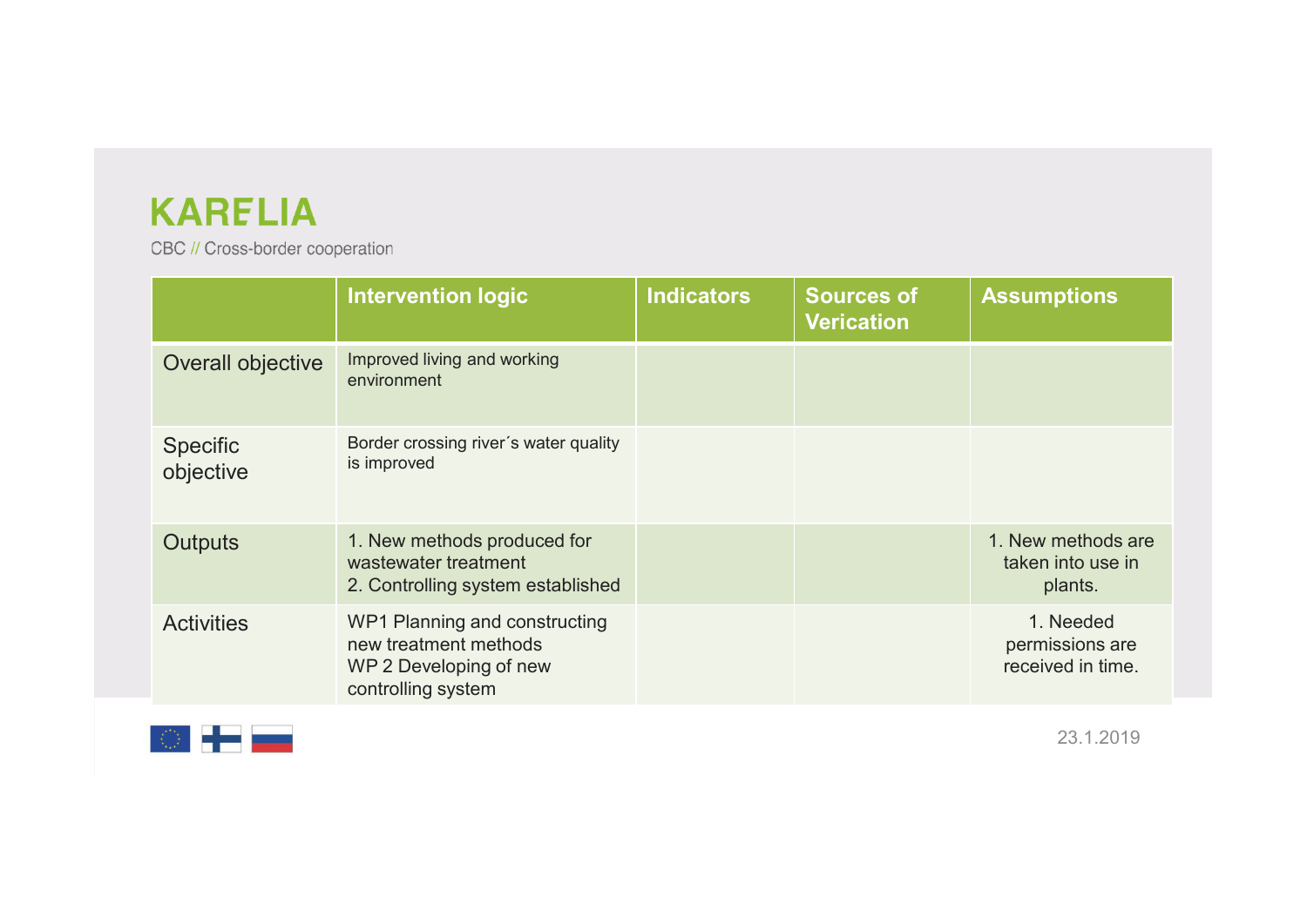

# Relation between assumptions and objective



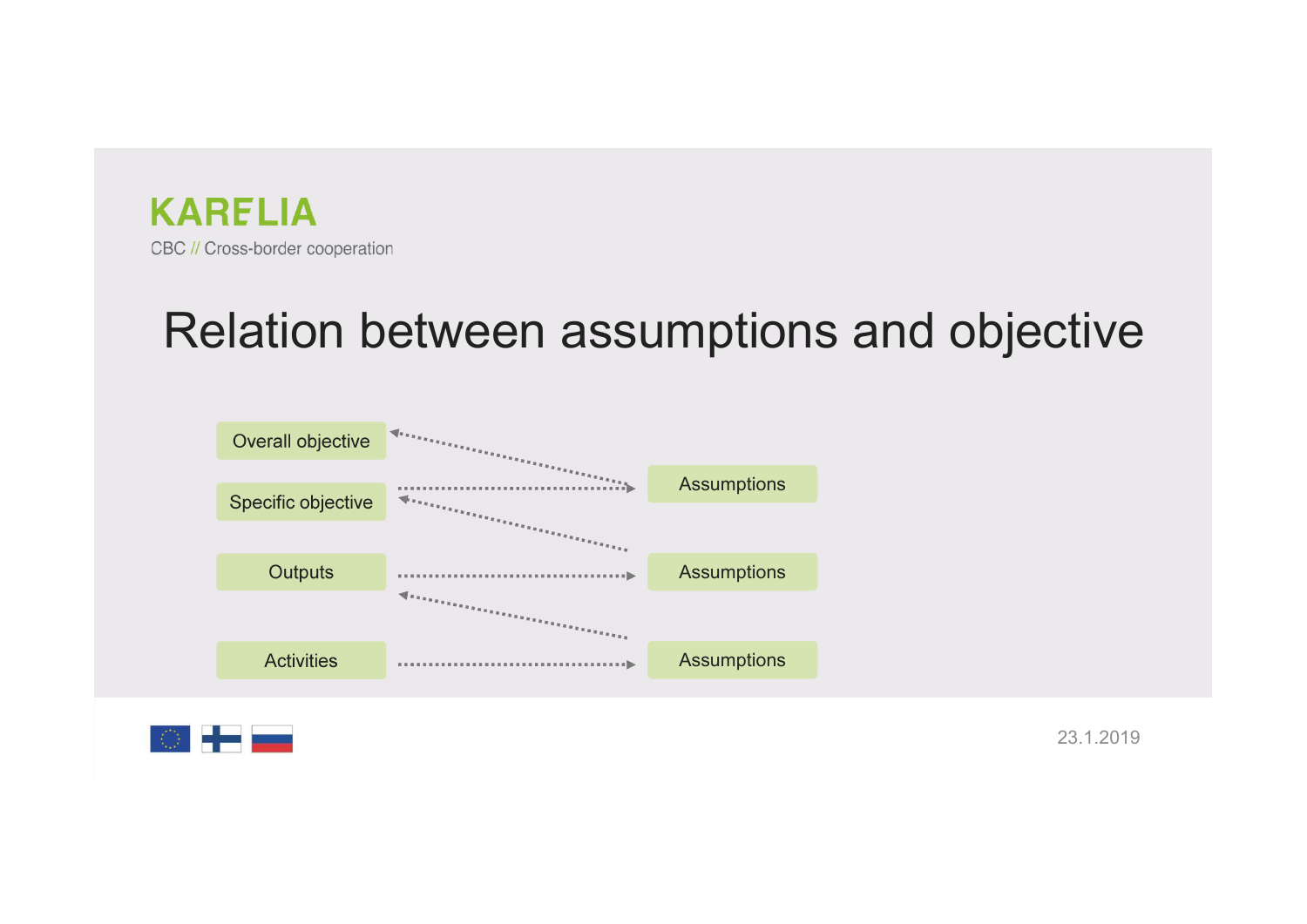

## Indicators and sources of verification

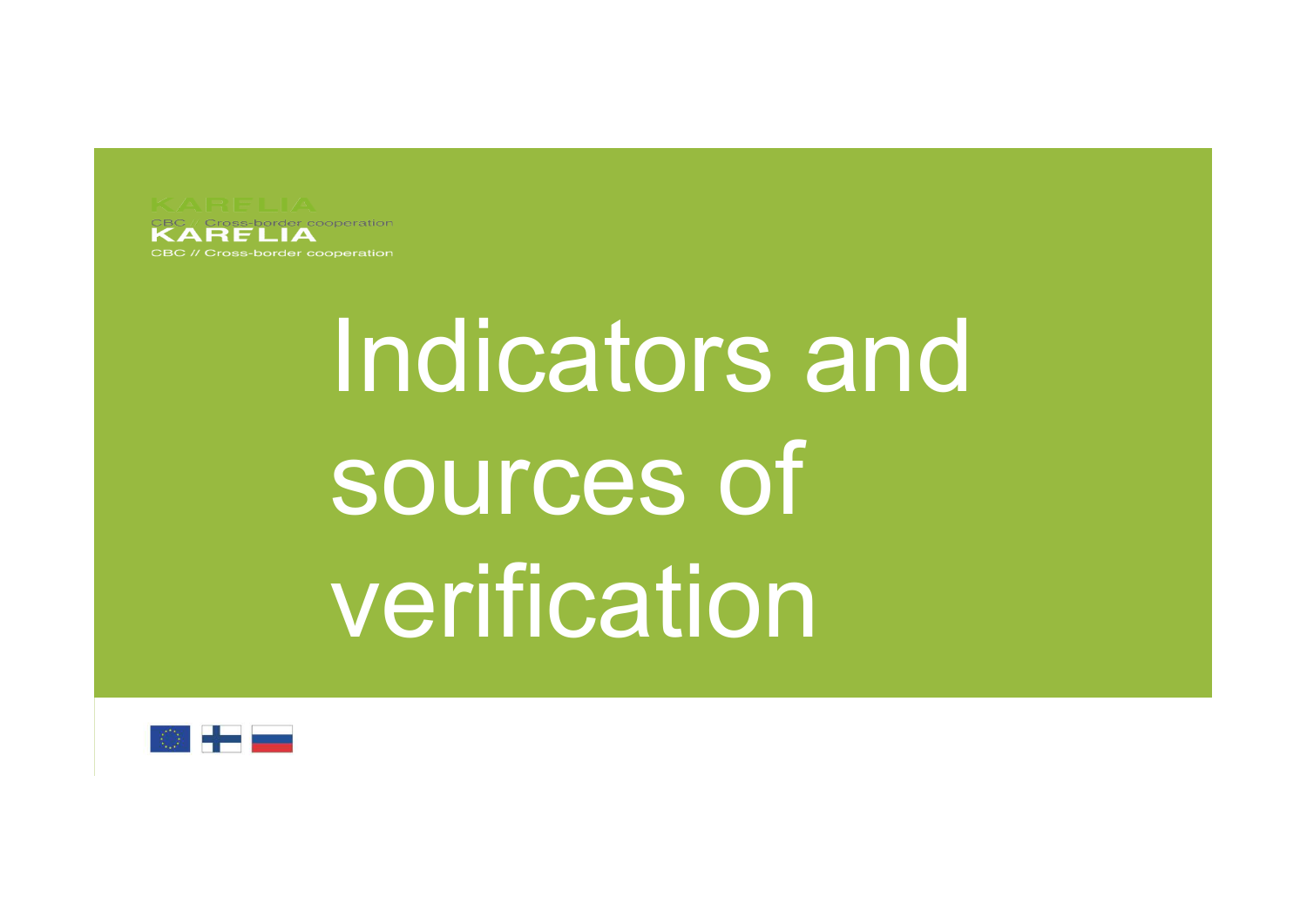

## **Indicators**

- 
- **EXAMPLIA**<br>
Indicators<br>
Indicators answer to two questions:<br>
 How do you know the project is successful?<br>
 How can you show the project is successful? EC // Cross-border cooperation<br>
Indicators<br>
Indicators answer to two questions:<br>
• How do you know the project is successful?<br>
• How can you show the project is successful?

ERTELIA<br>
BC // Cross-border cooperation<br>
Indicators answer to two questions:<br>
• How do you know the project is successful?<br>
• How can you show the project is successful?<br>
Indicators show verifiable changes that can be used **Indicators**<br>
Indicators answer to two questions:<br>
• How do you know the project is successful?<br>
• How can you show the project is successful?<br>
Indicators show verifiable changes that can be used to demonstrate the<br>
succes Indicators<br>
Indicators<br>
Substant text of the questions:<br>
Now do you know the project is successful?<br>
Now can you show the project is successful?<br>
Indicators show verifiable changes that can be used<br>
Success of the project.

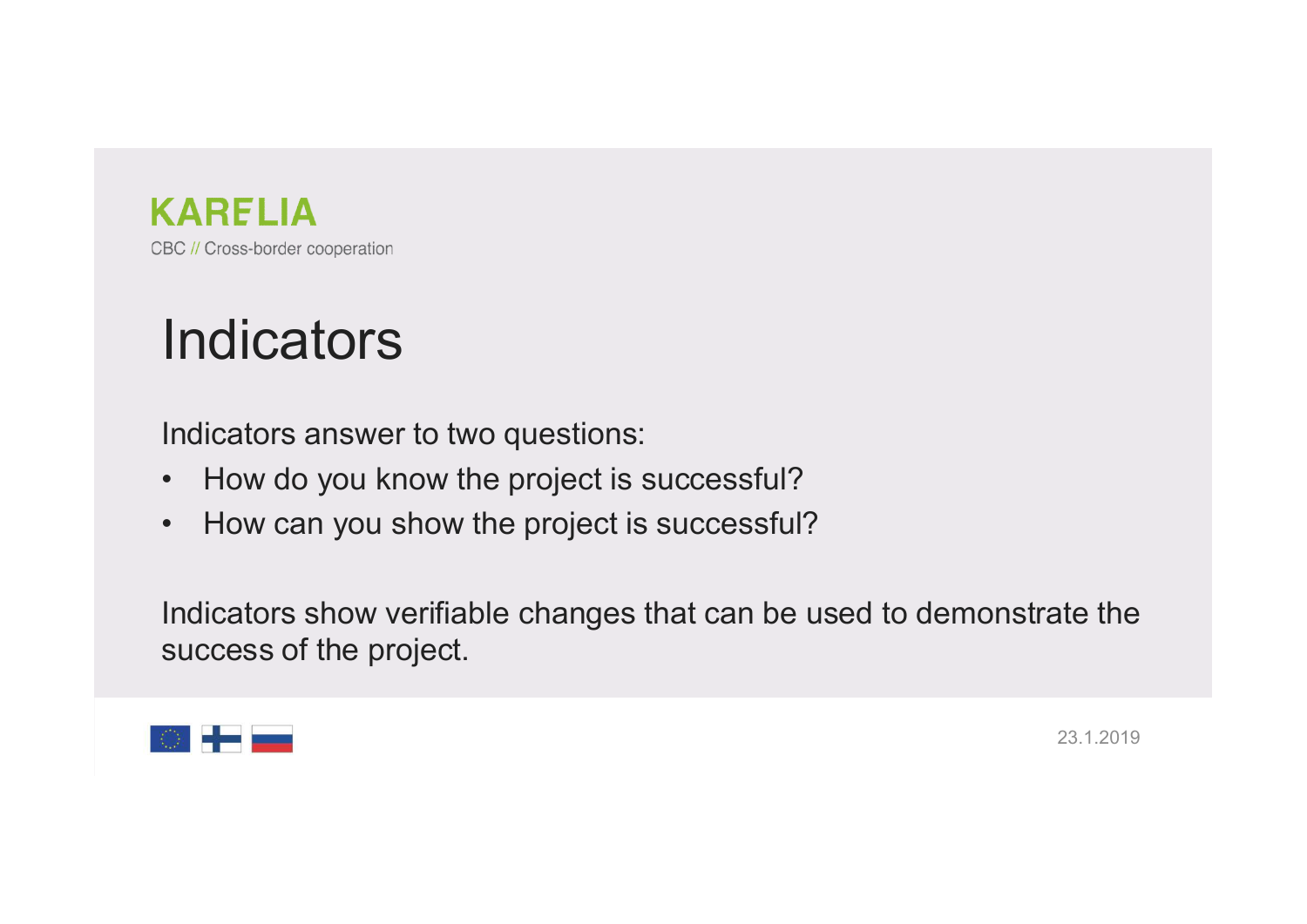

## **Indicators**

For example

vs.

**KARELIA**<br>
BC//Cross-border cooperation<br> **Indicators**<br>
For example<br>
Output: Increased skills - Indicator: Number of trained people<br>
VS.<br>
Objective: Increased skills – Indicator: Level of skills (baseline/after the **KARELIA**<br>BC#Cross-border cooperation<br>**Indicators**<br>For example<br>Output: Increased skills – Indicator: Number of trained people<br>Objective: Increased skills – Indicator: Level of skills (baseline/after the<br>action)<br>Output: Tra action) Indicators<br>
For example<br>
Output: Increased skills - Indicator: Number of trained people<br>
Objective: Increased skills – Indicator: Level of skills (baseline/after the<br>
action)<br>
Output: Trained stakeholders – Number of train

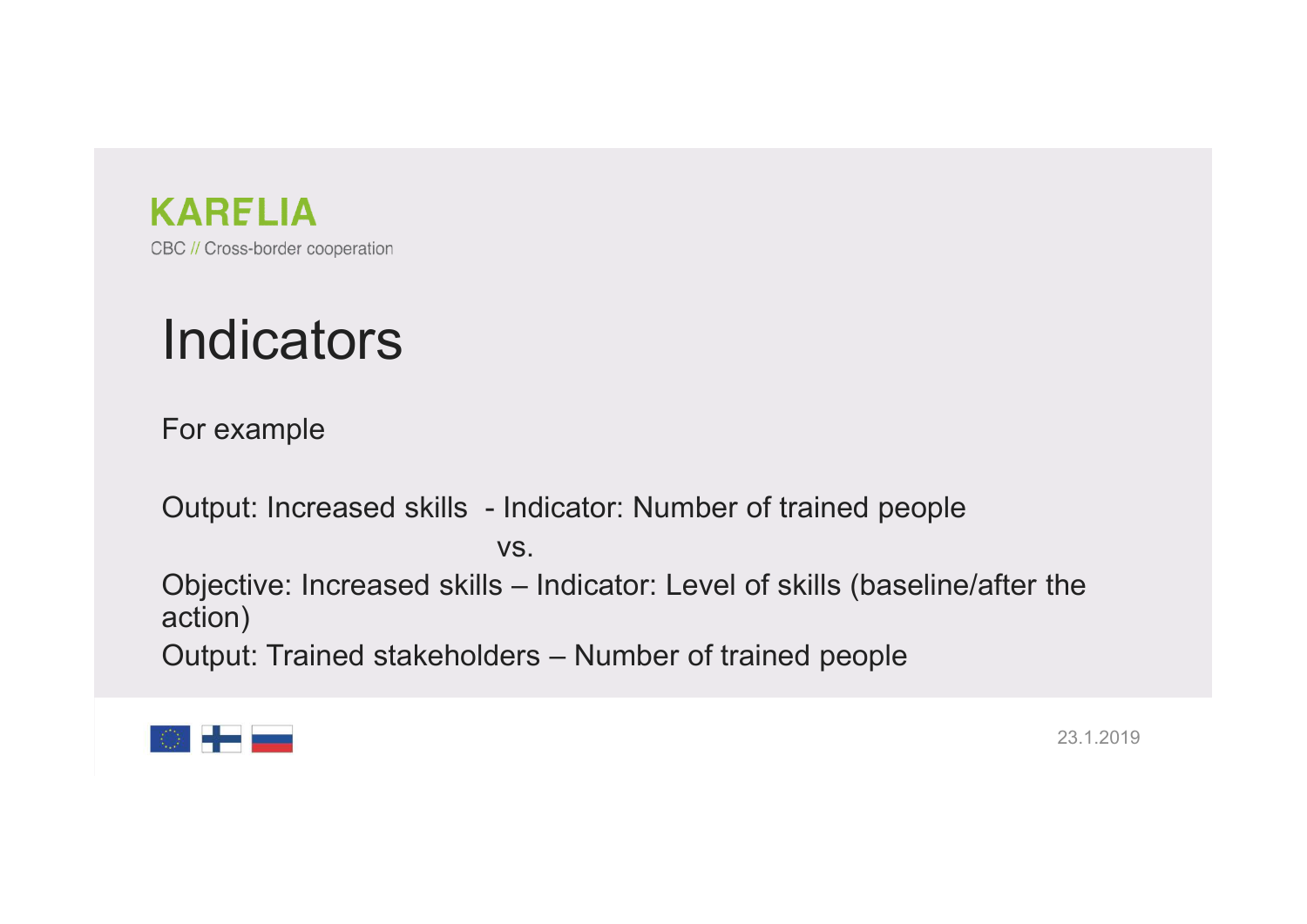

# **Example 2016**<br>Means of verification<br>Means of verification are the sources of information for i

**KARELIA**<br>BC // Cross-border cooperation<br>Means of verification are the sources of information for indicators – they<br>indicate how and where the information about the indicator can be<br>obtained. **KARELIA**<br>Indicate recoperation<br>Means of verification are the sources of information for indicators – they<br>indicate how and where the information about the indicator can be<br>obtained. obtained. **CARELIA**<br>PEC *N* Cross-border cooperation<br>Means of verification are the sources of information for indicators – they<br>indicate how and where the information about the indicator can be<br>obtained.<br>Project reports etc. are not

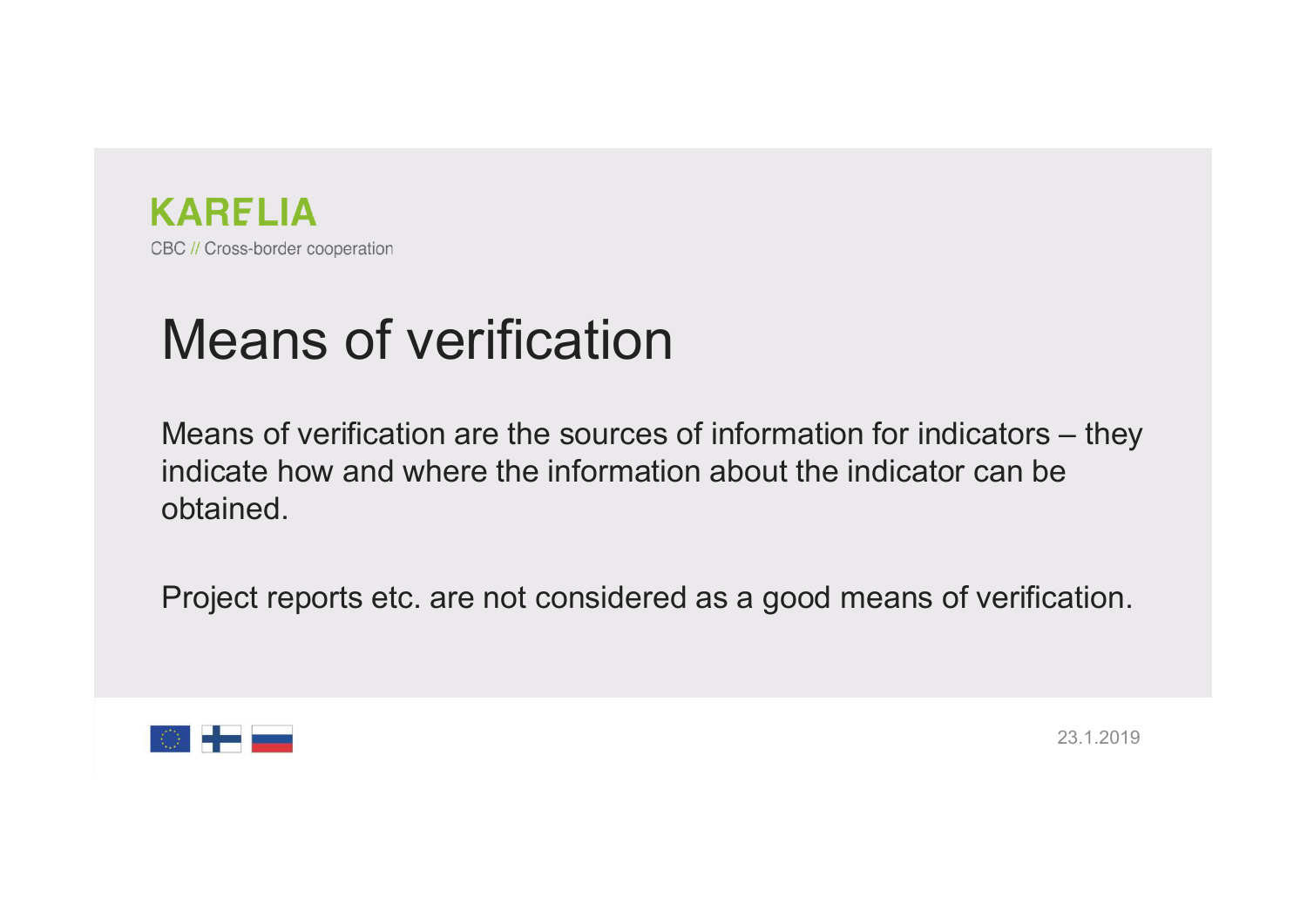| <b>KARELIA</b>                  |                                                                                                        |                                               |                                        |                                                    |
|---------------------------------|--------------------------------------------------------------------------------------------------------|-----------------------------------------------|----------------------------------------|----------------------------------------------------|
| CBC // Cross-border cooperation |                                                                                                        |                                               |                                        |                                                    |
|                                 | <b>Intervention logic</b>                                                                              | <b>Indicators</b>                             | <b>Sources of</b><br><b>Verication</b> | <b>Assumptions</b>                                 |
| Overall objective               | Improved living and working<br>environment                                                             |                                               |                                        |                                                    |
| Specific<br>objective           | Border crossing river's water quality<br>is improved                                                   | 1. Amount of<br>pollution in<br>water samples | 1. Impartial<br>research report        |                                                    |
| Outputs                         | 1. New methods produced for<br>wastewater treatment<br>2. Controlling system established               | 1. Number of<br>new<br>methods                | 1. External<br>assesment report        | 1. New methods are<br>taken into use in<br>plants. |
| <b>Activities</b>               | WP1 Planning and constructing<br>new treatment methods<br>WP 2 Developing of new<br>controlling system |                                               |                                        | 1. Needed<br>permissions are<br>received in time.  |
| <b>OS HELE</b>                  |                                                                                                        |                                               |                                        | 23.1.2019                                          |
|                                 |                                                                                                        |                                               |                                        |                                                    |

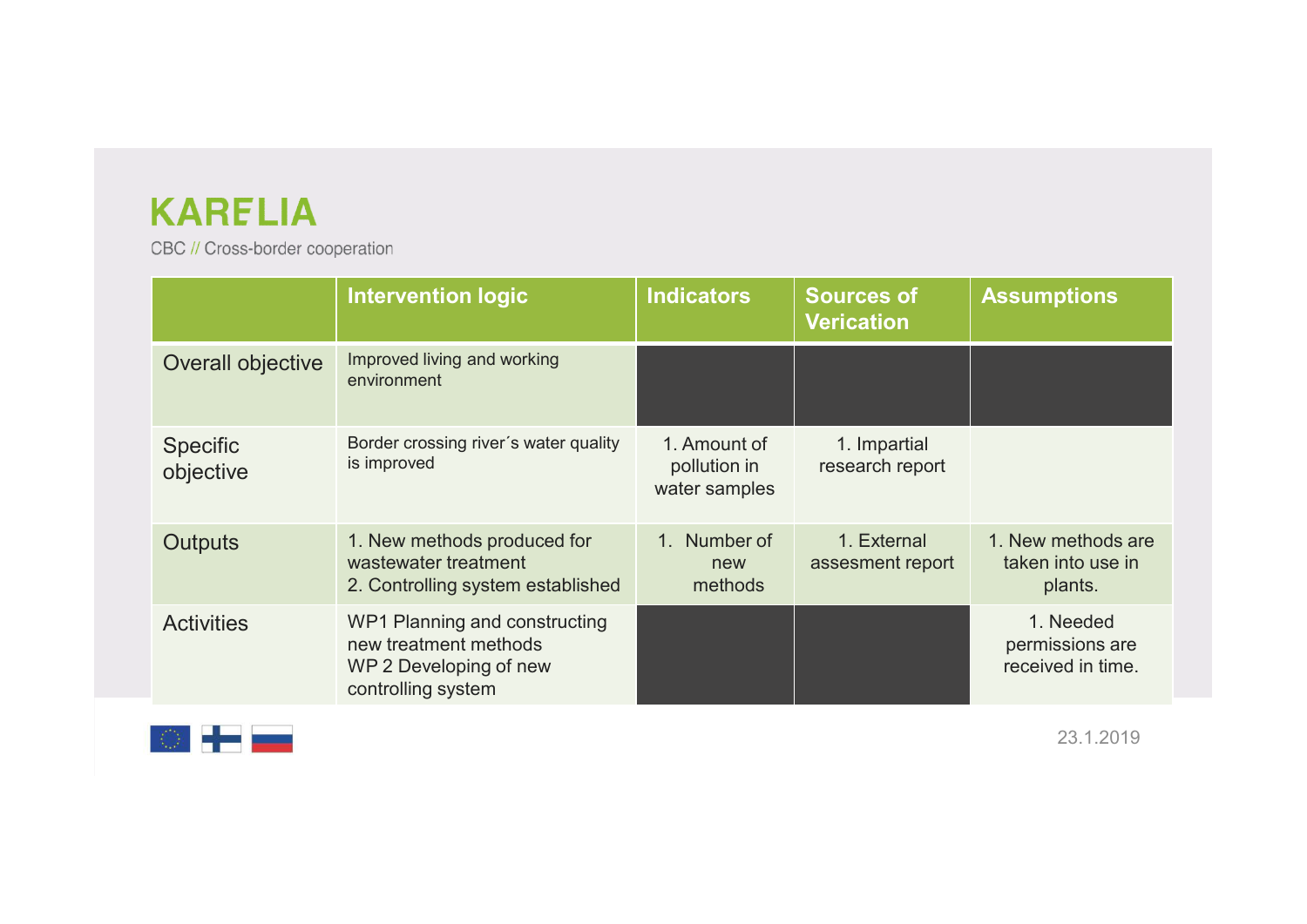

# **KARELIA**<br>BC // Cross-border cooperation<br>How to write logframe statements?<br>Keep statements as clear as possible.

- ERTELIA<br>BC // Cross-border cooperation<br>How to write logframe statements?<br>Keep statements as clear as possible.<br>• Specific objective is expressed in terms of benefits to the ta<br>group (increased, improved...). CARELIA<br>• Se *ii* Cross-border cooperation<br>• How to write logframe statements?<br>• Specific objective is expressed in terms of benefits to the target<br>• outputs are tangible (delivered, produced, conducted...). **RELIA**<br>Cross-border cooperation<br>DW **to Write logframe statements**<br>ep statements as clear as possible.<br>**Specific objective** is expressed in terms of<br>group (increased, improved...).<br>**Outputs** are tangible (delivered, produc EC // Cross-border cooperation<br>
• How to write logframe statements?<br>
• Specific objective is expressed in terms of benefits to the target<br>
• Specific objective is expressed in terms of benefits to the target<br>
• Outputs ar **EXARELIA**<br>
• Activity consecution<br> **How to write logframe statements?**<br>
• Specific objective is expressed in terms of benefits to the target<br>
• Specific objective is expressed in terms of benefits to the target<br>
• Outputs Cross-border cooperation<br>DW to Write logframe statements?<br>ep statements as clear as possible.<br>Specific objective is expressed in terms of b<br>group (increased, improved...).<br>Outputs are tangible (delivered, produced, constru
- 
- 

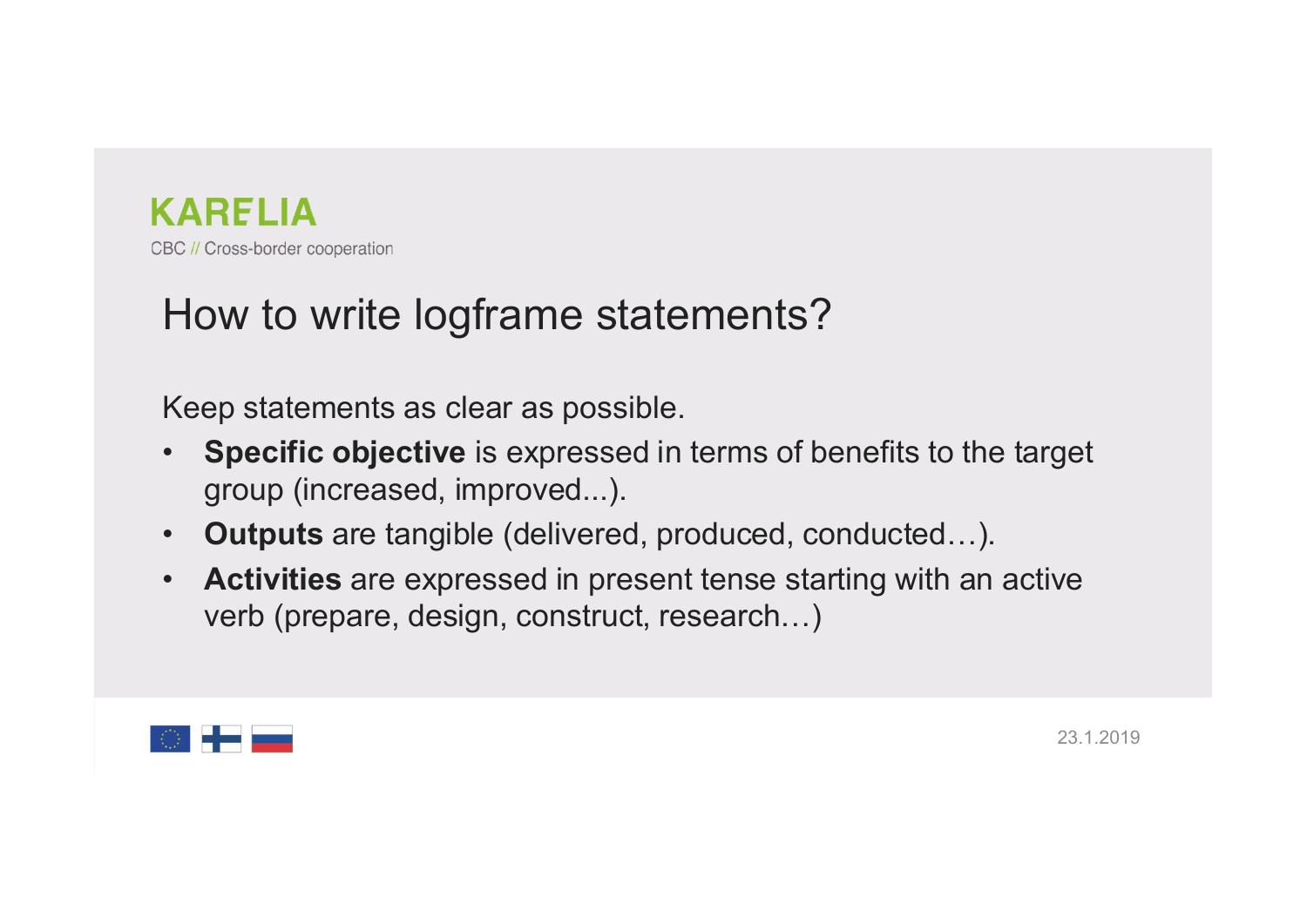

# **KARELIA**<br>BC // Cross-border cooperation<br>How to write logframe statements?

- **EXARELIA**<br>• Assumptions are positive statements?<br>• Assumptions are positive statements describing the assumed<br>• Indicators define the success of the project. situation.
- 
- EC // Cross-border cooperation<br>
How to write logframe statements?<br>
 Assumptions are positive statements describing the assumed<br>
 Indicators define the success of the project.<br>
 Sources of verification are concrete tools **ECTELIA**<br>
• BCT Cross-border cooperation<br>
• **Assumptions** are positive statements describing the assumed<br> **• Indicators** define the success of the project.<br>
• **Sources of verification** are concrete tools used to measure t indicators.